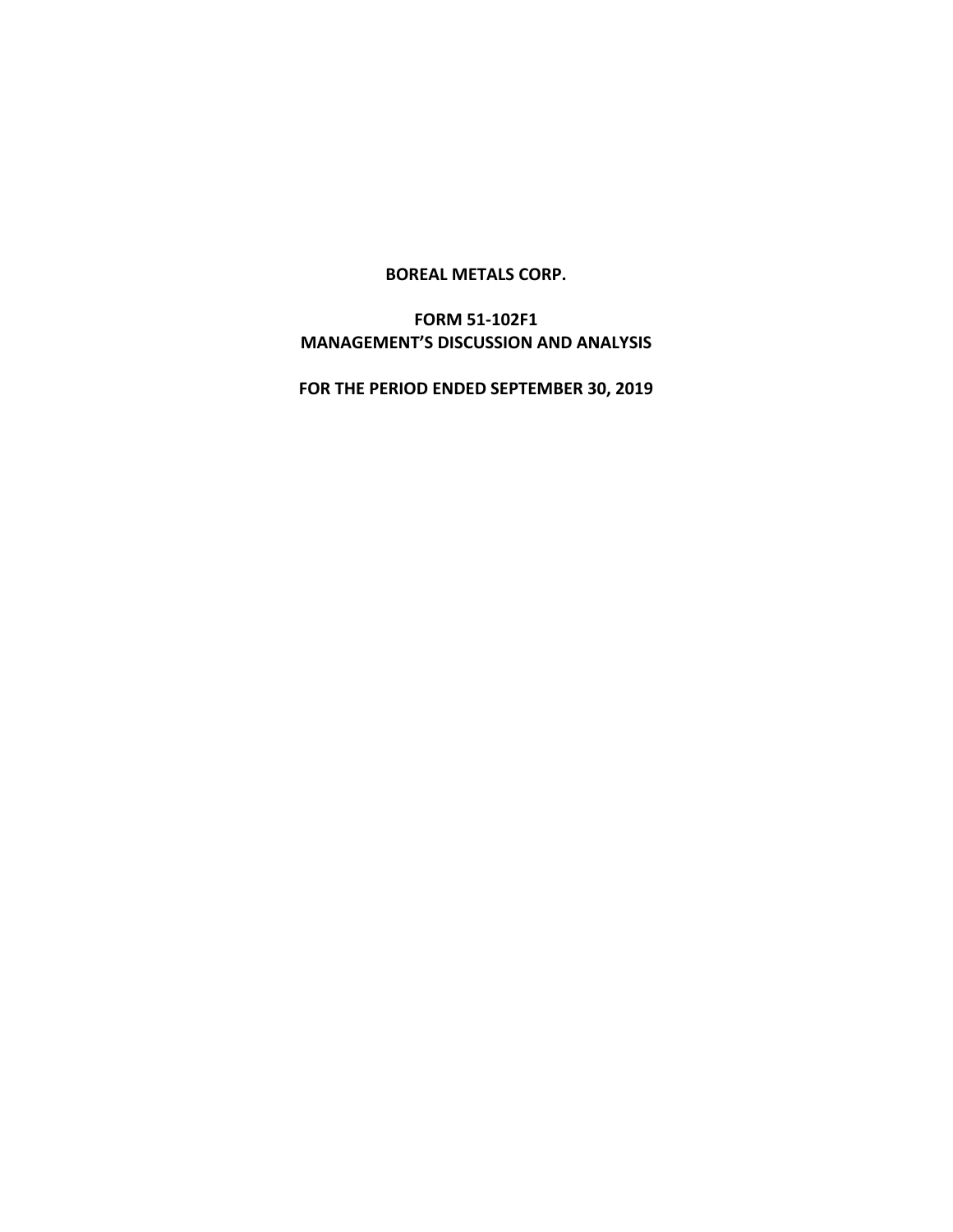The following management's discussion and analysis ("MD&A"), prepared as of November 27, 2019 should be read together with the unaudited interim consolidated financial statements for the period ended September 30, 2019 and the audited consolidated financial statements for the year ended December 31, 2018 and related notes attached thereto, which are prepared in accordance with International Financial Reporting Standards. All amounts are stated in Canadian dollars unless otherwise indicated.

Additional information related to Boreal Metals Corp. (the "Company") is available for view on SEDAR at www.sedar.com.

# **Forward Looking Statements**

This MD&A contains certain forward-looking statements and information relating to the Company that are based on the beliefs of our management as well as assumptions made by and information currently available to us. When used in this document, the words "anticipate", "believe", "estimate", "expect" and similar expressions, as they relate to our company or our management, are intended to identify forward-looking statements. This MD&A contains forward-looking statements relating to, among other things, regulatory compliance, the sufficiency of current working capital, the estimated cost and availability of funding for the continued exploration and development of our exploration properties. Such statements reflect the current views of management with respect to future events and are subject to certain risks, uncertainties and assumptions. Many factors could cause the actual results, performance or our achievements to be materially different from any future results, performance or achievements that may be expressed or implied by such forward-looking statements.

# **Description of Business**

Boreal Metals Corp. (the "Company") was incorporated under the Business Corporations Act, British Columbia on December 31, 2013 and is considered to be in the exploration stage with respect to its mineral properties. The Company's head office address is Suite 340 - 233 West 1st Street, North Vancouver, BC, V7M 1B3.

On February 14, 2017, the Company closed a share purchase agreement with EMX Royalty Corporation ("EMX") to acquire two wholly owned subsidiary companies, EMX Exploration Scandinavia AB and Iekelvare Minerals AB (together referred to as the "Swedish Companies"), with exploration stage assets in Scandinavia. The Swedish Companies are wholly owned subsidiaries of the Company which together hold a portfolio of four base and precious metal exploration projects in Sweden and Norway.

On November 21, 2017, the Company obtained a public listing for its securities on the TSX Venture Exchange ("TSX-V") under the trading symbol "BMX" following closing of its offerings of units by way of Short Form Offering Document ("SFOD") and by way of a brokered private placement.

On November 25, 2017, the Company obtained listing on Frankfurt Stock Exchange under the symbol "03E".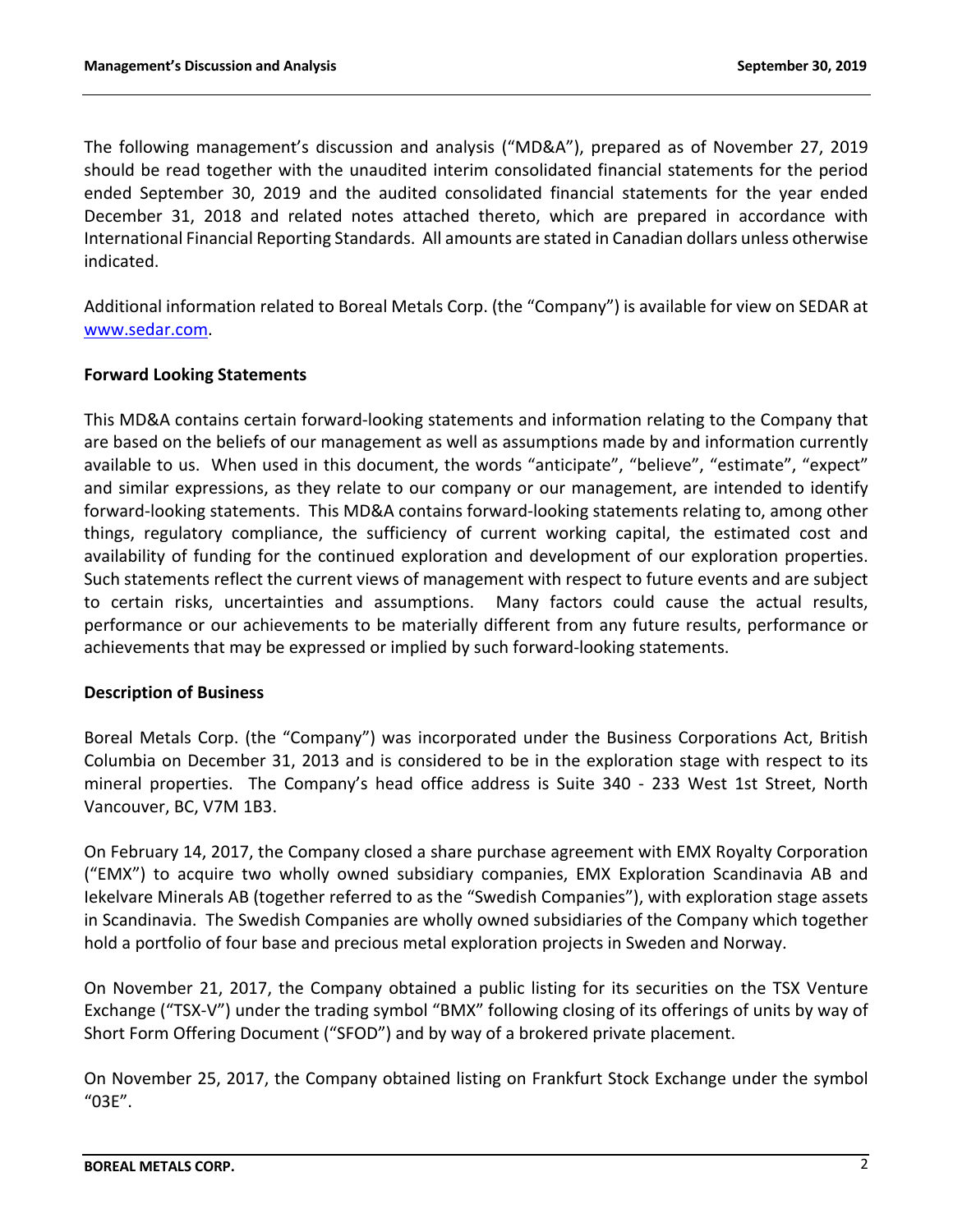On February 15, 2018, the Company amended the share purchase agreement with EMX and completed the acquisition of the Modum project ("Modum") which has exploration licenses in Norway.

On March 20, 2018, the Company completed the acquisition of the Guldgruvan project ("Guldgruvan") from EMX by Boreal Energy Metals Corp. ("BEMC"), a newly created and wholly owned subsidiary of Boreal, through its wholly owned subsidiary Boreal Battery Metals Scandinavia AB ("BBMSAB").

On May 18, 2018, the Company completed the acquisition of the Njuggträskliden and Mjövattnet projects ("Njuggträskliden and Mjövattnet") in Sweden from EMX through BEMC's subsidiary, BBMSAB.

On August 26, 2019, the Company obtained listing and commenced trading on the OTCQB under the symbol "BORMF".

Boreal is a mineral exploration company focused on the discovery of zinc, copper, silver, gold, cobalt and nickel deposits in exceptional, historical mining project areas spanning Sweden and Norway. The Company aims to discover new economic mineral deposits in known mining districts that have seen little or no modern exploration techniques.

# **Significant Events**

On February 20, 2019, the Company closed a non-brokered private placement of 17,060,934 units at \$0.095 for gross proceeds of \$1,620,929. Each unit consisted of one common share and one share purchase warrant, with each warrant exercisable into one additional common share at a price of \$0.15 until February 20, 2021. A value of \$256,054 was allocated to the 17,060,934 warrants. The securities issued under the private placement will be subject to statutory hold periods expiring four months and one day from the issue date.

In connection with the private placement, the Company paid finders' fees to certain arm's length finders of \$18,240 in cash and issued 120,800 units having the same composition as the private placement units. A value of \$5,615 was assigned to the 120,800 warrants issued with the finders' units.

Of the 17,060,934 units issued in the private placement noted above, EMX acquired 1,995,672 units for proceeds of \$189,589. Immediately prior to the acquisition, EMX had ownership of 5,530,063 common shares (representing 9.4% of the Company's outstanding common shares). Immediately following the acquisition, EMX had ownership of 7,525,735 common shares (representing 9.9% of the Company's outstanding common shares) and warrants to purchase an additional 1,995,672 common shares.

# **Exploration and Evaluation Assets**

On February 14, 2017, the Company acquired two companies that were wholly-owned subsidiaries of EMX which together represent a portfolio of four Scandinavian base and precious metal (zinc-leadcopper-silver-gold) exploration projects including Gumsberg and Adak exploration assets in Sweden and the Tynset and Burfjord assets in Norway.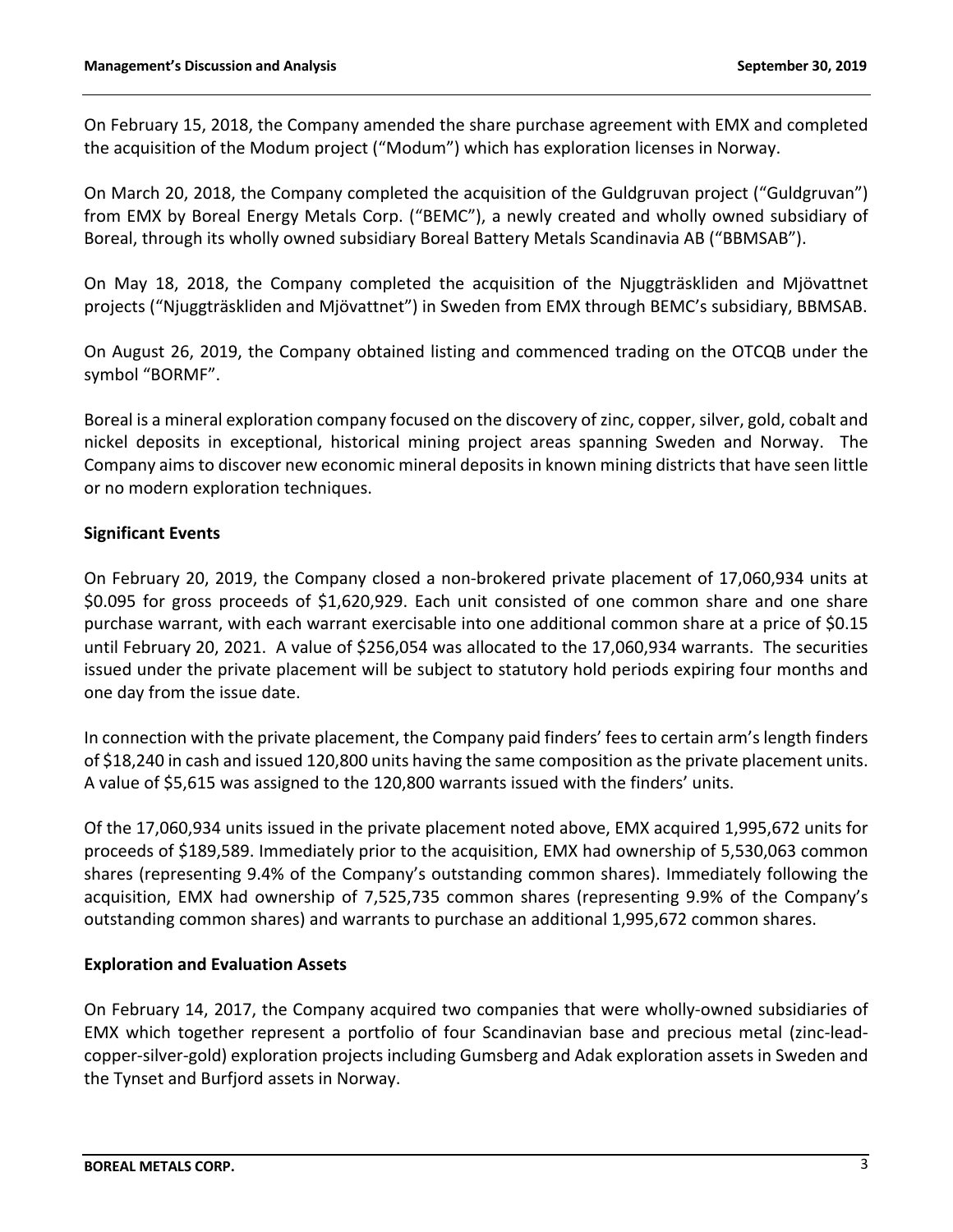To acquire the Swedish Companies, the Company issued 1,713,390 of its common shares to EMX Royalty which represented a 19.9% equity ownership in the Company and had the continuing obligation to issue additional shares to maintain 19.9% interest, at no additional cost to EMX, until the Company has raised \$5,000,000 in equity (raised on November 21, 2017); thereafter, EMX has the right to participate prorata in future financings at its own cost to maintain its 19.9% interest. During 2017, a total of 7,492,592 common shares valued at \$1,290,997 of the Company were issued to EMX due to above obligation.

On February 15, 2018, the Company amended the share purchase agreement with EMX and included the acquisition of Modum. Pursuant to the terms of the agreement, the Company issued to EMX 1,324,181 common shares valued at \$397,254, which brought EMX's equity ownership in Boreal to 19.9%.

EMX has also been granted a 3% net smelter return ("NSR") royalty on each of the Properties, of which a 1% NSR royalty may be purchased by the Company on or before the fifth anniversary of the closing date in 0.5% increments for a total of (a) USD\$2,500,000, or (b) at the purchaser's option, USD\$2,000,000 plus shares of the Company equal in value to USD\$500,000.

EMX will receive annual advance royalty ("AAR") payments of USD\$20,000 for each of the Properties commencing on the second anniversary of the closing, with each AAR payment increasing by USD\$5,000 per year until reaching USD\$60,000 per year, except that the Company may forgo AAR payments on two of the four Properties in years two and three. Once reaching USD\$60,000, AAR payments will be adjusted each year according to the Consumer Price Index (as published by the U.S. Department of Labor, Bureau of Labor Statistics). EMX will receive a 0.5% NSR royalty on any new mineral exploration projects generated by the Company in Sweden or Norway, excluding projects acquired from a third party containing a mineral resource or reserve or an existing mining operation. EMX has the right to nominate one seat on the Board of Directors of the Company.

On March 20, 2018, the Company completed the acquisition of the Guldgruvan project from EMX by BEMC.

On May 18, 2018, the Company completed the acquisition of the Njuggträskliden and Mjövattnet projects from EMX by BEMC.

The Company is the owner of base metal mining licenses located in Norway known as the Burfjord and Tynset licenses and in Sweden known as the Gumsberg and Adak projects. In addition, the Company through BEMC, is the owner of mining licenses located in Norway known as Modum and in Sweden known as the Guldgruvan, Njuggträskliden, and Mjövattnet projects (collectively, the "Battery Metals Projects").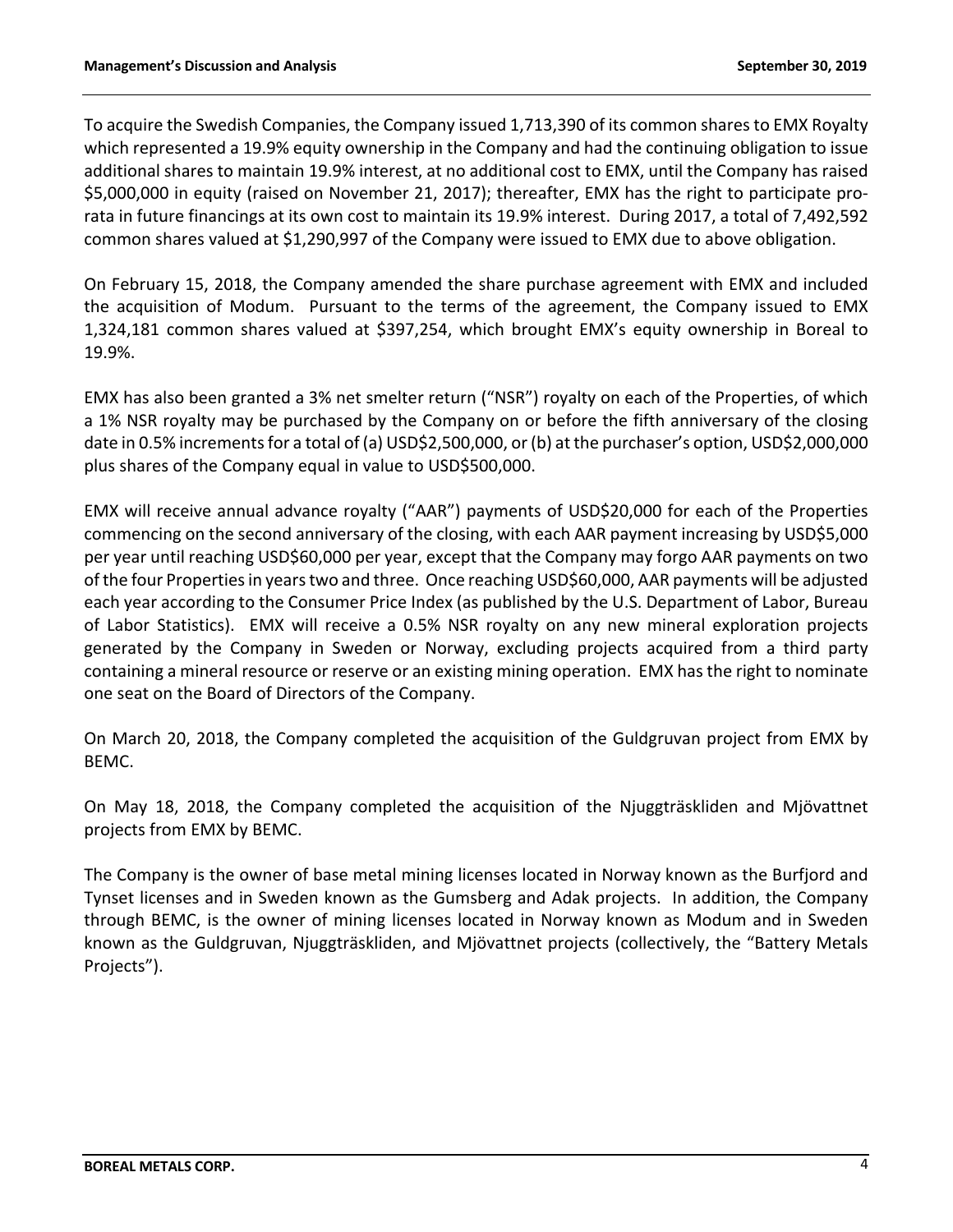As at September 30, 2019, the exploration and evaluation costs were incurred by the Company as follows:

| <b>Acquisition costs</b>                          | Adak           | Gumsberg  | <b>Burfjord</b> | Tynset         | <b>Battery Metals</b><br>Projects | Total      |
|---------------------------------------------------|----------------|-----------|-----------------|----------------|-----------------------------------|------------|
|                                                   | \$             | \$        | \$              | \$             | \$                                | \$         |
| Balance, December 31, 2017                        | 376,557        | 376,558   | 376,558         | 376,557        | $\overline{\phantom{a}}$          | 1,506,230  |
| Acquisition                                       |                |           |                 |                | 609,142                           | 609,142    |
| Balance, December 31, 2018                        | 376,557        | 376,558   | 376,558         | 376,557        | 609,142                           | 2,115,372  |
| Advance royalty payments                          |                | 26,412    | 26,412          | $\overline{a}$ | $\overline{a}$                    | 52,824     |
| Impairment                                        | (376, 557)     |           |                 |                |                                   | (376, 557) |
| Balance, September 30, 2019                       |                | 402,970   | 402,970         | 376,557        | 609,142                           | 1,791,639  |
|                                                   |                |           |                 |                |                                   |            |
| <b>Exploration costs</b>                          | Adak           | Gumsberg  | Burfjord        | Tynset         | <b>Battery Metals</b><br>Projects | Total      |
|                                                   | \$             | \$        | \$              | \$             | \$                                | Ś.         |
| Balance, December 31, 2017                        | 35,624         | 475,786   | 264,793         | 22,741         |                                   | 798,944    |
| Accommodation                                     |                | 37,931    | 3,747           | 757            |                                   | 42,435     |
| <b>Drilling</b>                                   |                | 339,912   |                 |                |                                   | 339,912    |
| <b>Exploration equipment</b>                      | 716            | 24,123    |                 | 3,533          |                                   | 28,372     |
| Field work                                        | 2,277          | 182,852   | 326,065         | 47,421         | 3,932                             | 562,547    |
| <b>Exploration licenses</b>                       | 131            | 23,659    | 26,284          | 81,173         | 131                               | 131,378    |
| Geological                                        | 5,004          | 199,892   | 72,243          | 33,195         | 41,900                            | 352,234    |
| Geophysical                                       |                | 167,516   |                 | 1,034          |                                   | 168,550    |
| Other                                             | 482            | 22,483    | 1,008           | 423            | 715                               | 25,111     |
| Balance, December 31, 2018                        | 44,234         | 1,474,154 | 694,140         | 190,277        | 46,678                            | 2,449,483  |
| Accommodation                                     |                | 14,548    |                 |                |                                   | 14,548     |
| <b>Drilling</b>                                   |                | 344,394   |                 |                |                                   | 344,394    |
| <b>Exploration equipment</b>                      |                |           |                 |                |                                   |            |
| Field work                                        | 935            | 208,075   | 28,709          |                | 245                               | 237,964    |
| <b>Exploration licenses</b>                       |                | 156,063   | 38,792          | 83,669         | 19,951                            | 298,475    |
| Geological                                        | 354            | 108,360   | 23,017          | 3,209          | 284                               | 135,224    |
| Geophysical                                       |                | 6,711     | 370             |                | 277                               | 7,358      |
| Geochemical                                       |                | 239       |                 |                |                                   | 239        |
| Other                                             |                | 82,400    | 1,286           |                |                                   | 83,686     |
| Impairment                                        | (45, 523)      |           |                 |                |                                   | (45, 523)  |
| Incurred in 2019                                  | (44, 234)      | 920,790   | 92,174          | 86,878         | 20,757                            | 1,076,365  |
| Balance, September 30, 2019                       |                | 2,394,944 | 786,314         | 277,155        | 67,435                            | 3,525,848  |
|                                                   |                |           |                 |                |                                   |            |
| <b>Total acquisition and</b><br>exploration costs | Adak           | Gumsberg  | Burfjord        | Tynset         | <b>Battery Metals</b><br>Projects | Total      |
|                                                   | \$             | \$        | \$              | \$             | \$                                | \$         |
| Balance, December 31, 2018                        | 420,791        | 1,850,712 | 1,070,698       | 566,834        | 655,820                           | 4,564,855  |
| Balance, September 30, 2019                       | $\blacksquare$ | 2,797,914 | 1,189,284       | 653,712        | 676,577                           | 5,317,487  |

# *Gumsberg VMS Project (Bergslagen District, Sweden)*

The strategically situated Gumsberg project consists of five exploration licenses in the Bergslagen Mining District of southern Sweden totaling over 16,370 hectares, where multiple zones of VMS style mineralization have been identified. Precious and base metal VMS-style mineralization at Gumsberg was mined from the 13th century through the early 19th century, with over 30 historic mines present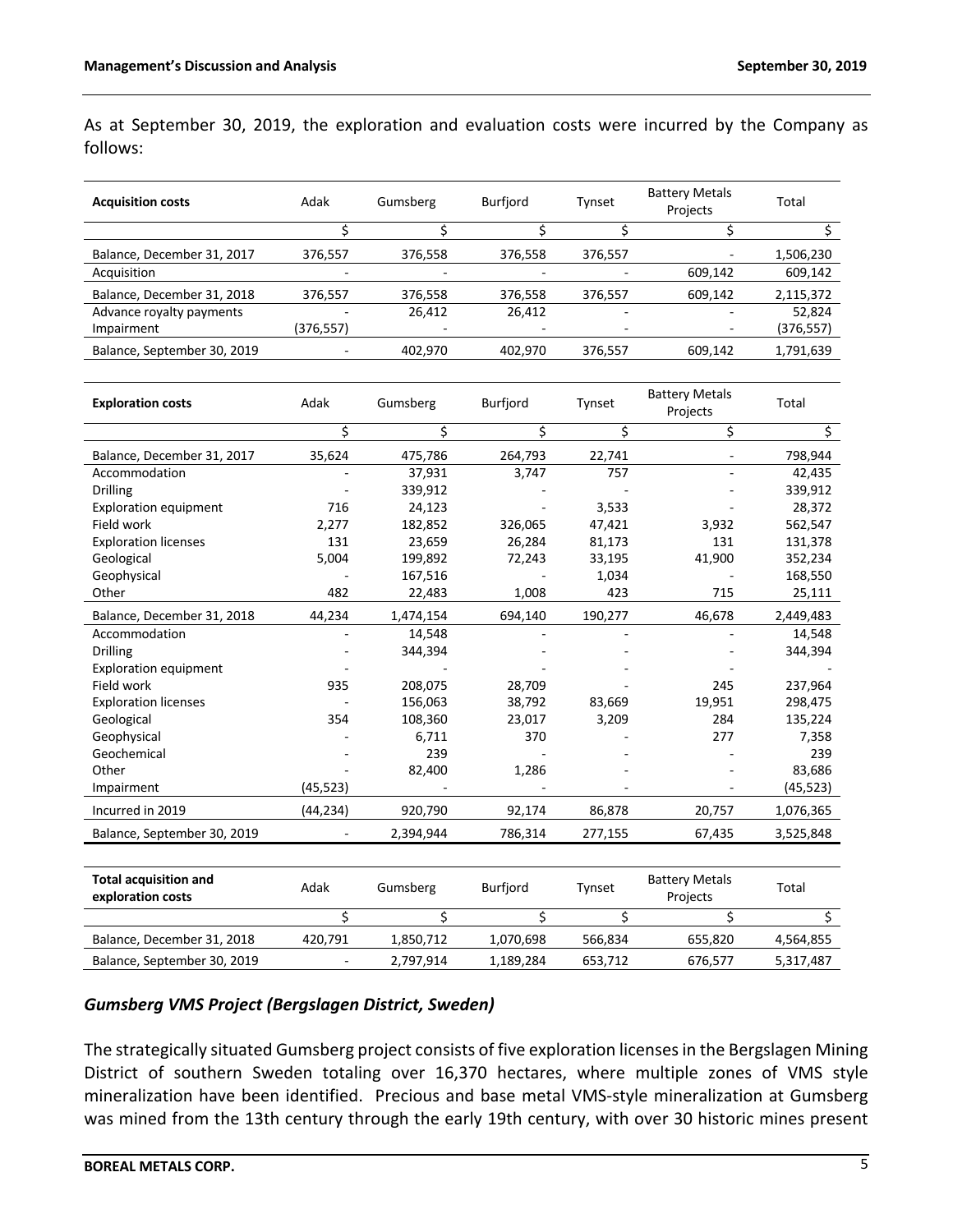on the property, most notably the Östra Silvberg mine, which was the largest silver mine in Sweden between 1250 and 1590.

On February 28 and May 2, 2018, the Company announced high grade and other encouraging drill results from the 2,545 metre diamond drill program conducted at Gumsberg in late 2018 and early 2018. These drill results confirmed the presence of high-grade silver-zinc-lead mineralization with significant associated copper and gold mineralization that extend along strike from and below the historic mine workings in the area. Also intersected were previously unrecognized zones of mineralization away from the mine workings. These represent novel discoveries of mineralization in the district. Drill intercepts included VMS-type exhalative massive sulfide horizons, primary replacement style and related highgrade lenses and shoots of silver-zinc-lead mineralization. Similar styles of mineralization occur throughout the Bergslagen district in southern Sweden, which is host to multiple world-renowned base metal sulphide deposits.

In September 2018, the Company announced the results of a 61-line kilometre, high resolution ground magnetometer survey at Gumsberg. The survey confirmed the potential for stacked or structurally repeated mineralized zones and provided better resolution of the known trends of mineralization in the area.

In December 2018, the Company commenced further 1,000 metre drill program Gumsberg to test a variety of shallow drill targets across the prospective high-grade VMS mineral trend in the Östra Silvberg mine area. This drill program commenced in January 2019 and the results were released on January 28, 2019 and March 4, 2019. The Company announced a 1,500 metre drill program to conduct additional exploration drilling with the objective to extend the strike length and down-plunge continuation of this high-grade zone.

Drill highlights from previous the Company diamond drilling are presented in the table below (for full results please refer to Boreal news releases dated February 28, 2018, May 2, 2018, January 28, 2019 and March 3, 2019):

| Hole                   | From          | To            | Length        | Zn    | Ag     | Pb   | Cu   | Au   | Prospect       |
|------------------------|---------------|---------------|---------------|-------|--------|------|------|------|----------------|
| ID                     | <b>Meters</b> | <b>Meters</b> | <b>Meters</b> | %     | g/t    | %    | %    | g/t  | Name           |
| BM-17-001 <sup>x</sup> | 99.30         | 106.00        | 6.70          | 5.19  | 16.39  | 1.08 | 0.30 | 0.08 | Vallberget     |
| BM-17-002 <sup>X</sup> | 88.10         | 88.62         | 0.52          | 5.65  | 1.63   | 0.06 | 0.19 | 0.05 | Vallberget     |
| BM-17-002 <sup>X</sup> | 92.30         | 94.20         | 1.90          | 13.55 | 51.75  | 5.23 | 0.27 | 0.34 | Vallberget     |
| BM-17-003 <sup>X</sup> | 101.35        | 102.55        | 1.20          | 6.73  | 25.00  | 2.10 | 0.35 | 0.12 | Vallberget     |
| BM-17-004 <sup>X</sup> | 105.77        | 106.37        | 0.60          | 4.81  | 24.94  | 1.96 | 0.01 | 0.02 | Vallberget     |
| BM-17-005Y             | 122.30        | 133.24        | 10.94         | 16.97 | 656.70 | 8.52 | 0.03 | 0.76 |                |
| BM-17-005Y             | 155.43        | 165.00        | 9.57          | 5.87  | 183.90 | 2.33 | 0.04 | 0.52 | Östra Silvberg |
| BM-17-005 <sup>Y</sup> | 178.16        | 179.00        | 0.84          | 11.56 | 218.02 | 5.77 | 0.04 | 0.30 |                |
| BM-17-006 <sup>X</sup> | 14.88         | 19.95         | 5.07          | 3.00  | 9.25   | 0.96 | 0.06 | 0.02 | Vallberget     |
| BM-17-008 <sup>X</sup> | 13.25         | 13.60         | 0.35          | 3.20  | 6.85   | 0.03 | 0.05 | 0.02 | Vallberget     |
| BM-17-008 <sup>X</sup> | 86.35         | 87.15         | 0.80          | 1.16  | 0.85   | 0.05 | 0.02 | 0.00 | Vallberget     |
| BM-17-011 <sup>X</sup> | 53.50         | 56.65         | 3.15          | 3.03  | 11.69  | 0.62 | 0.44 | 0.19 |                |
| BM-17-011 <sup>X</sup> | 130.50        | 137.20        | 6.70          | 7.01  | 11.14  | 0.44 | 0.10 | 0.00 | Vallberget     |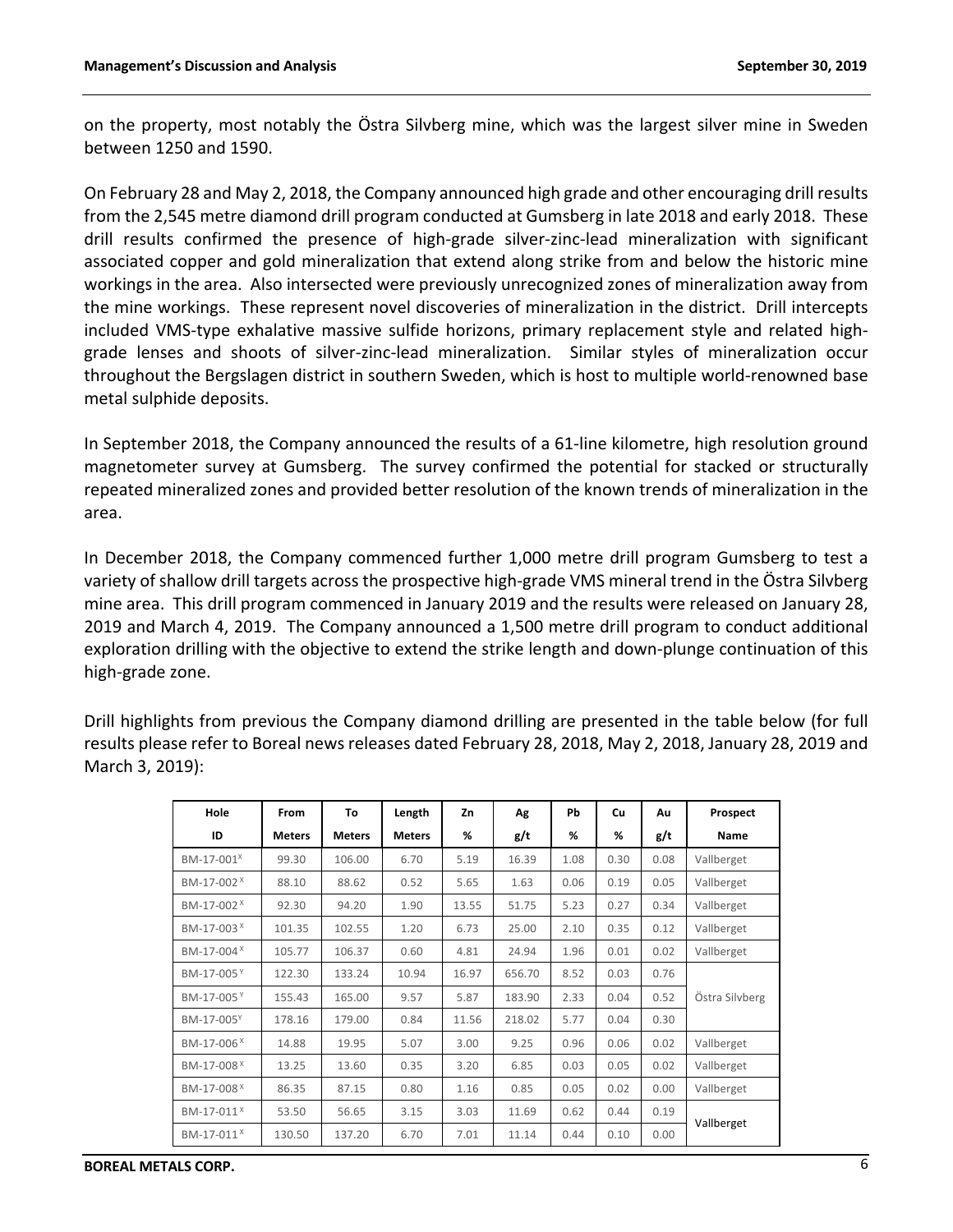| BM-17-012 <sup>W</sup>  | 321.00 | 322.00 | 1.00  | 1.22 | 6.20   | 0.60 | 0.00 | 0.10 |                |
|-------------------------|--------|--------|-------|------|--------|------|------|------|----------------|
| BM-17-012 <sup>W</sup>  | 325.00 | 329.00 | 4.00  | 1.01 | 4.25   | 0.42 | 0.01 | 0.19 | Östra Silvberg |
| BM-17-012 <sup>W</sup>  | 332.00 | 339.00 | 7.00  | 1.56 | 12.20  | 0.85 | 0.02 | 0.18 |                |
| GUM-18-003 <sup>X</sup> | 105.00 | 116.00 | 11.00 | 5.89 | 239.00 | 2.51 | 0.04 | 0.96 | Östra Silvberg |
| GUM-18-004 <sup>X</sup> | 162.16 | 173.17 | 11.01 | 7.45 | 275.12 | 2.65 | 0.05 | 0.77 | Östra Silvberg |

*<sup>W</sup> True width unknown.*

*<sup>X</sup> Apparent widths reported - true widths are estimated between 80-100% of reported intervals. Y Apparent widths reported - true widths are estimated at 20-50% of reported interval.*

Between March 19, 2019 and April 9, 2019, the Company executed a 1,562-meter diamond drilling program designed to test the continuity of near-surface, high grade targets at the Östra Silvberg, Vallberget and Gumsgruvan located on the Gumsberg License.

On July 9, 2019, the Company announced results from its seven-hole, 1,454.8 meter drilling program at the 100% owned Gumsberg project. The new Östra Silvberg South Discovery continued to return high grade silver-zinc-lead mineralization returning consistent intercepts from below surface to roughly 250 metres. Exploration drilling cut significant mineralization at each of the target areas (Table Below). Most of the drilling was conducted at the newly discovered South Zone at Östra Silvberg and returned up to 5.12% Zn, 2.27% Pb and 93 g/t Ag over 8.04 meters. Two of the four holes drilled at Östra Silvberg also intersected unmapped mine workings, which project to deeper levels and further east than was indicated by historic mine. In addition to the Company's drill successes, this also suggests that mineralization is more extensive in the area than previously recognized.

| Hole                   | From                      | To     | Length | Zinc | <b>Silver</b> | Lead                                                                               | Gold  | Prospect       |
|------------------------|---------------------------|--------|--------|------|---------------|------------------------------------------------------------------------------------|-------|----------------|
| ID                     | (m)                       | (m)    | (m)    | (%)  | (g/t)         | (%)                                                                                | (g/t) | <b>Name</b>    |
| GUM-19-01 <sup>x</sup> | 304.96                    | 306.95 | 1.99   | 2.28 | 25.52         | 0.92                                                                               | 0.128 | Östra          |
| Incl.                  | 304.96                    | 306.08 | 1.12   | 3.38 | 37.88         | 1.31                                                                               | 0.171 | Silvberg       |
| GUM-19-02 ×            | No Significant Intercepts |        |        |      |               |                                                                                    |       |                |
| GUM-19-03 *            | 262.25                    | 270.29 | 8.04   | 5.12 | 93.05         | 2.27                                                                               | 0.434 | Östra Silvberg |
| GUM-19-04 *            | 77.60                     | 77.80  | 0.20   | 2.77 | 12.75         | 0.07                                                                               | 0.003 | Gumsgruvan     |
| GUM-18-05B             |                           |        |        |      |               | 2018 hole extended to 242.2 m depth where it hit unmapped historical mine workings |       | Östra Silvberg |
| GUM-19-05              | No Significant Intercepts |        |        |      |               |                                                                                    |       | Gumsgruvan     |
| GUM-19-06 *            | 177.10                    | 178.10 | 1.00   | 1.84 | 7.70          | 1.40                                                                               | 0.108 |                |
| GUM-19-06 *            | 183.10                    | 184.10 | 1.00   | 1.04 | 3.24          | 0.69                                                                               | 0.091 | Vallberget     |

*<sup>X</sup> Lengths reported as seen in drill core - true widths are estimated to be 50% of reported intervals.*

*Y Lengths reported as seen in drill core - true widths are estimated to be 90% of reported intervals.*

*\* Hole encountered a previously unmapped stope and was terminated at 233.00 to 234.20*.

The Gumsberg No 1 Exploration permit has been extended for an additional four-year period to January 21, 2023.

#### *Burfjord Copper-Gold Project (Alta Region, Norway)*

The Burfjord copper-gold project is comprised of six exploration licenses totaling 5,500 hectares in the Kåfjord copper belt near Alta, Norway. Copper mineralization was mined in the Burfjord area during the 19th century, with over 25 historic mines and prospects developed along the flanks of a prominent 4 x 6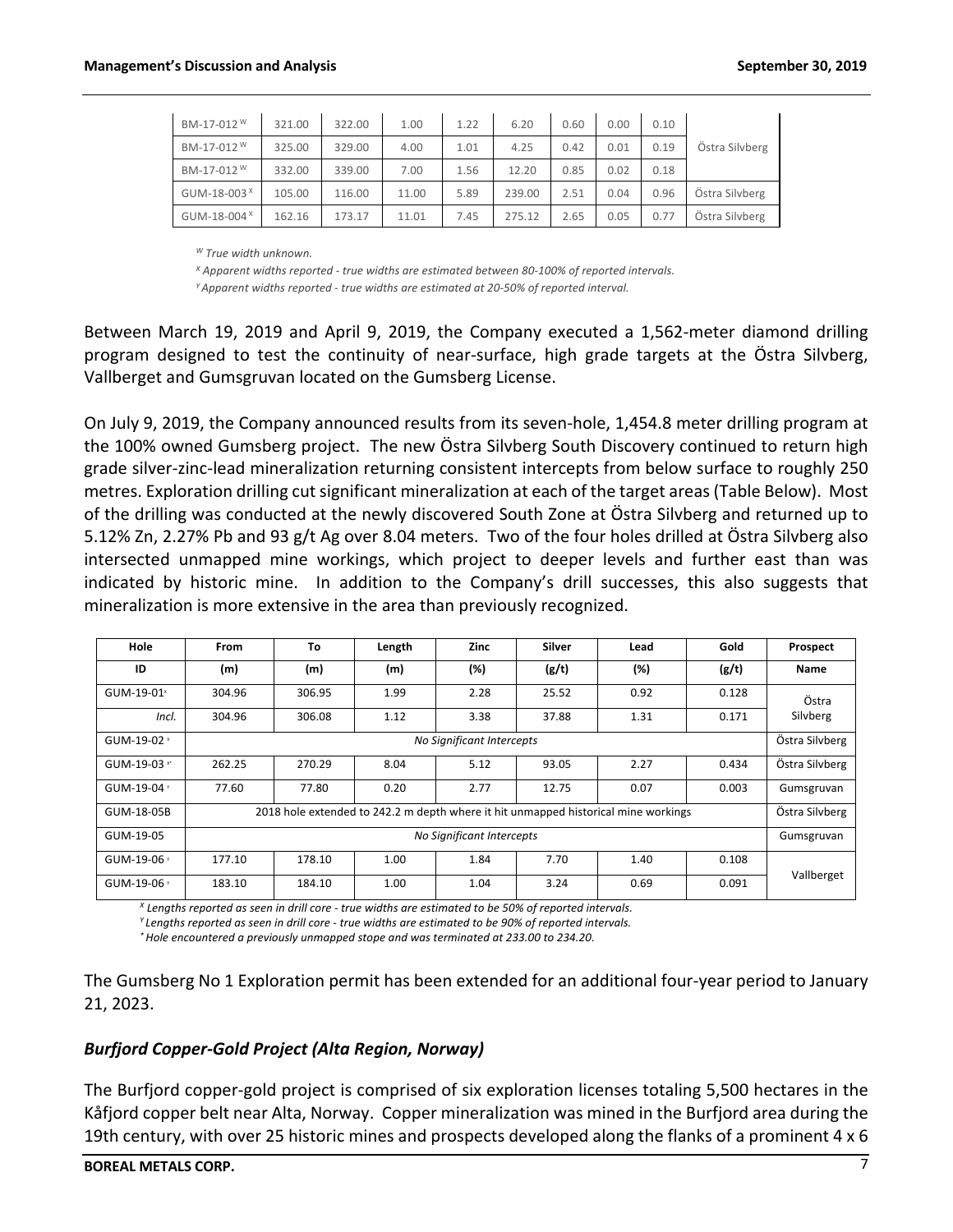kilometre fold (anticline) consisting of interbedded sedimentary and volcanic rocks. Copper and gold mineralization at Burfjord is hosted by swarms of iron-oxide rich carbonate veins, with high grade copper mineralization (the target of the historic mining activity) focused along contacts between rock types. However, cut-off grades in the primitive 19<sup>th</sup> century-era mining operations were quite high (likely exceeding 3% copper), and Boreal sees potential for larger tonnages of mineralization at lower grades in areas adjacent to and surrounding the historic mines.

On January 4, 2018 the Company announced the results of an Induced Polarization Geophysical Survey ("IP Geophysical Survey") at the 100% owned Burfjord Project. The results of the survey indicate alongstrike continuity of sulphide mineralization over a three-kilometre segment of prospective stratigraphy and depth continuity in excess of 100 metres; beyond the depth limitations of the pole-dipole electrode configuration. An IP and Resistivity Survey was conducted between October 5 and October 25, 2017 at Burfjord, by GeoVista AB. The survey results successfully demonstrate the projection of mineralization under cover for widths on the order of 100 metres or more, the continuity of the mineralization along trend for at least 3,000 metres, and projection to depths of at least 100 metres. Based on these results, Boreal has commenced a drill program to test the grade and continuity of mineralization.

In late September 2018, the Company commenced a 1,000-metre drill program at Burfjord. The drill program was designed to test multiple copper and gold targets in the Burfjord area, particularly in the southwest area of the anticline, where much of the historical mining activities were focussed. In total, seven holes were drilled totalling 951 metres. Drilling at Burfjord was completed on time and under budget. The results from this widely spaced reconnaissance drill program confirmed the presence of broad zones of copper mineralization enveloping high-grade copper veins at Burfjord. Significant drill results from this drill program are summarized in the table below.

| Hole<br>ID        | From<br><b>Meters</b> | To<br><b>Meters</b> | Length<br><b>Meters</b> | Cu<br>% | Au<br>g/t | In<br>ppm |
|-------------------|-----------------------|---------------------|-------------------------|---------|-----------|-----------|
| BUR-18-001        | 10.00                 | 16.00               | 6.00                    | 0.18    | 0.01      | 0.05      |
| BUR-18-001        | 24.00                 | 27.00               | 3.00                    | 0.12    | 0.10      | 0.08      |
| BUR-18-001        | 71.50                 | 82.50               | 11.00                   | 0.11    | 0.02      | 0.05      |
| Incl.             | 79.00                 | 82.50               | 3.50                    | 0.21    | 0.01      | 0.08      |
| BUR-18-002        | 15.00                 | 20.00               | 5.00                    | 0.20    | 0.03      | 0.09      |
| BUR-18-002        | 39.00                 | 62.00               | 23.00                   | 0.14    | 0.01      | 0.05      |
| BUR-18-003        | 73.00                 | 84.00               | 11.00                   | 0.14    | 0.01      | 0.07      |
| <b>BUR-18-003</b> | 184.00                | 216.00              | 32.00                   | 0.56    | 0.26      | 0.50      |
| Incl.             | 184.85                | 188.31              | 3.46                    | 4.31    | 2.22      | 3.69      |
| also incl.        | 184.00                | 191.00              | 7.00                    | 2.30    | 1.13      | 2.05      |
| BUR-18-004        | 58.60                 | 59.33               | 0.73                    | 2.46    | 0.15      | 0.17      |
| BUR-18-004        | 66.00                 | 67.60               | 1.60                    | 0.19    | 0.01      | 0.09      |
| BUR-18-004        | 88.00                 | 89.00               | 1.00                    | 0.51    | 0.04      | 0.59      |
| BUR-18-005        | 25.00                 | 102.00              | 77.00                   | 0.11    | 0.01      | 0.11      |
| Incl.             | 52.00                 | 62.00               | 10.00                   | 0.24    | 0.04      | 0.20      |
| Incl.             | 93.00                 | 98.00               | 5.00                    | 0.23    | 0.02      | 0.19      |
| BUR-18-007        | 96.00                 | 99.00               | 3.00                    | 0.16    | 0.28      | 0.11      |
| BUR-18-007        | 138.00                | 140.00              | 2.00                    | 0.12    | 0.07      | 0.12      |

*\*Lengths reported as seen in drill core. True widths are estimated at 85-100% of reported lengths.*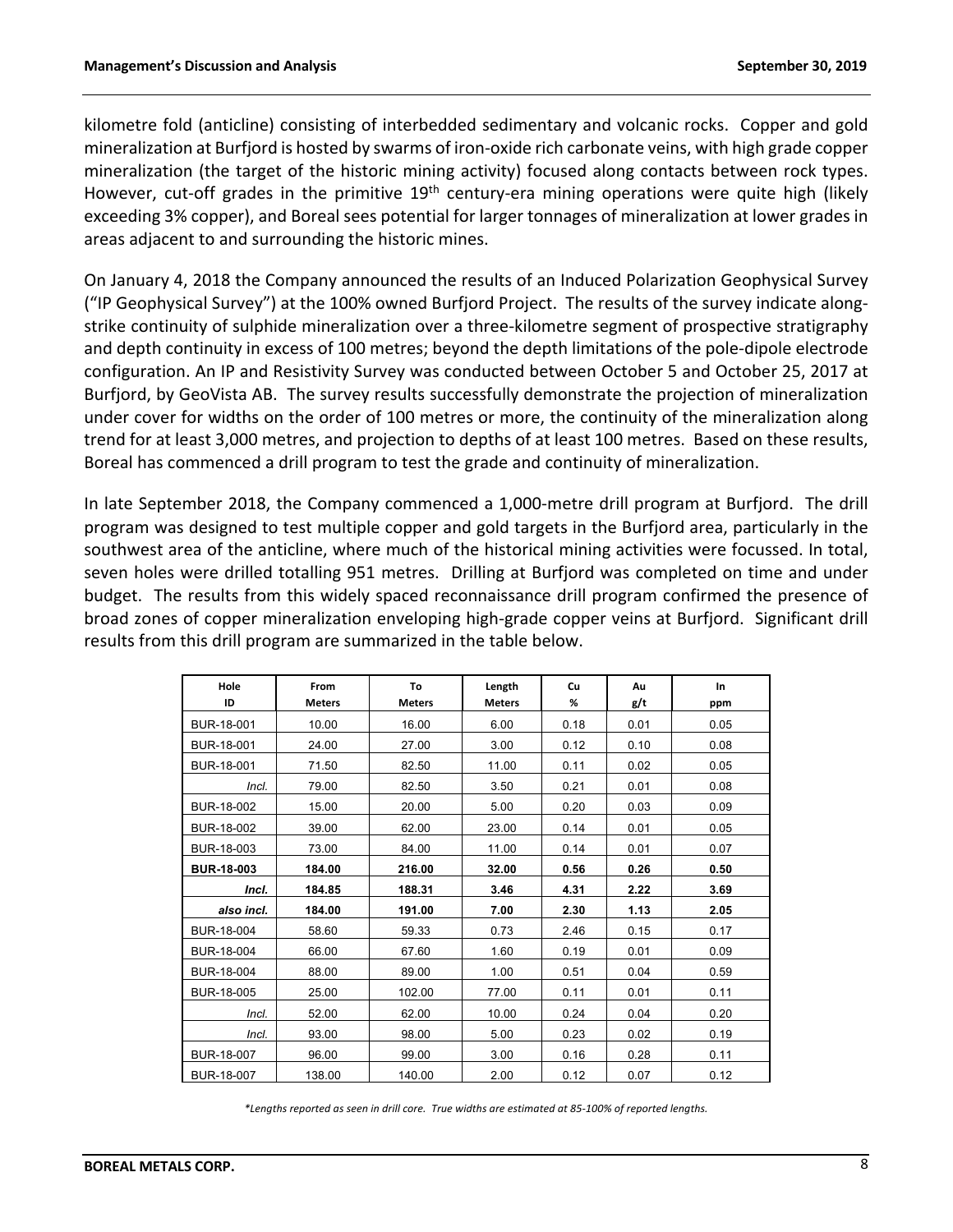During the third quarter of 2019, the Company received a further three year extension of the Burfjord exploration permit.

# *Tynset VMS project (Røros District, Norway)*

The Tynset project is comprised of several exploration licenses totaling 17,000 hectares in the Røros Mining District of central Norway, which hosts a ~30-kilometre trend of VMS style mineral occurrences and historic mines, including the Vingelen Mine, which was operated in the 18th and 19th centuries.

During the summer months of 2018, surface sampling, mapping and geophysical programs took place on the Tynset project. These work programs were being focused in the areas of historic mines at Vingelen and Fådalsgruven and included soil sampling surveys, mapping and ground magnetometer surveys using a continuous read, high resolution magnetometer. In total, 23 lines of soil samples were collected, constituting over 650 individual samples, and 86-line kilometres of high resolution ground magnetic surveys were completed.

These programs generated multiple new geochemical and geophysical targets, as well as, further refined the understanding of geological features and trends in both areas. In particular, new geological targets were identified to the south of the historic mine workings at Fådalsgruven, and several additional trends of mineralization appear to have been identified at Vingelen.

# *Other Projects*

# *Adak VMS Project (Skelleftea District, Sweden)*

The Adak exploration license is located in Skellefteå Mining District in north Sweden. The Company's Adak project consists of the historical Adakfältet Mine Field which consists of the Adak, Lindsköld, and Brännmyarn mines which together account for 6.33 Mt @ 2.02% Cu, 0.6 g/t Au, 9 g/t Ag and the Rudtjebäcken Mine with 4.75Mt @ 0.9% Cu, 3% Zn, 0.3 g/t Au, 10 g/t Ag (historical, non-43-101compliant resources). These mines were contract mined by Boliden on behalf of the Swedish Government between 1932 and early 1978, when the mining complex was destroyed by a fire. The facilities were not rebuilt or re-opened since.

In 2018, the Company compiled historic information and generated digital 3-D models of the mine workings and historic drill intercepts at Adak to help refine drill targeting. Subsurface geologic data include over 700 drill holes and extensive underground development maps and data. This database, coupled with modern direct detection electromagnetic geophysical methods, has identified high potential drill targets within and adjacent to the existing mining footprint.

#### *Modum Cobalt Project (Norway)*

The 13,115 Ha Modum cobalt-copper project is located approximately 75 kilometres west of Oslo, Norway. The Modum project is accessible year-round, with robust infrastructure including road, rail, power, and skilled labour in nearby municipalities. The Modum property position surrounds an inlier of exploration licenses held by third parties that partially cover the Skuterud Cobalt Mine, one of Europe's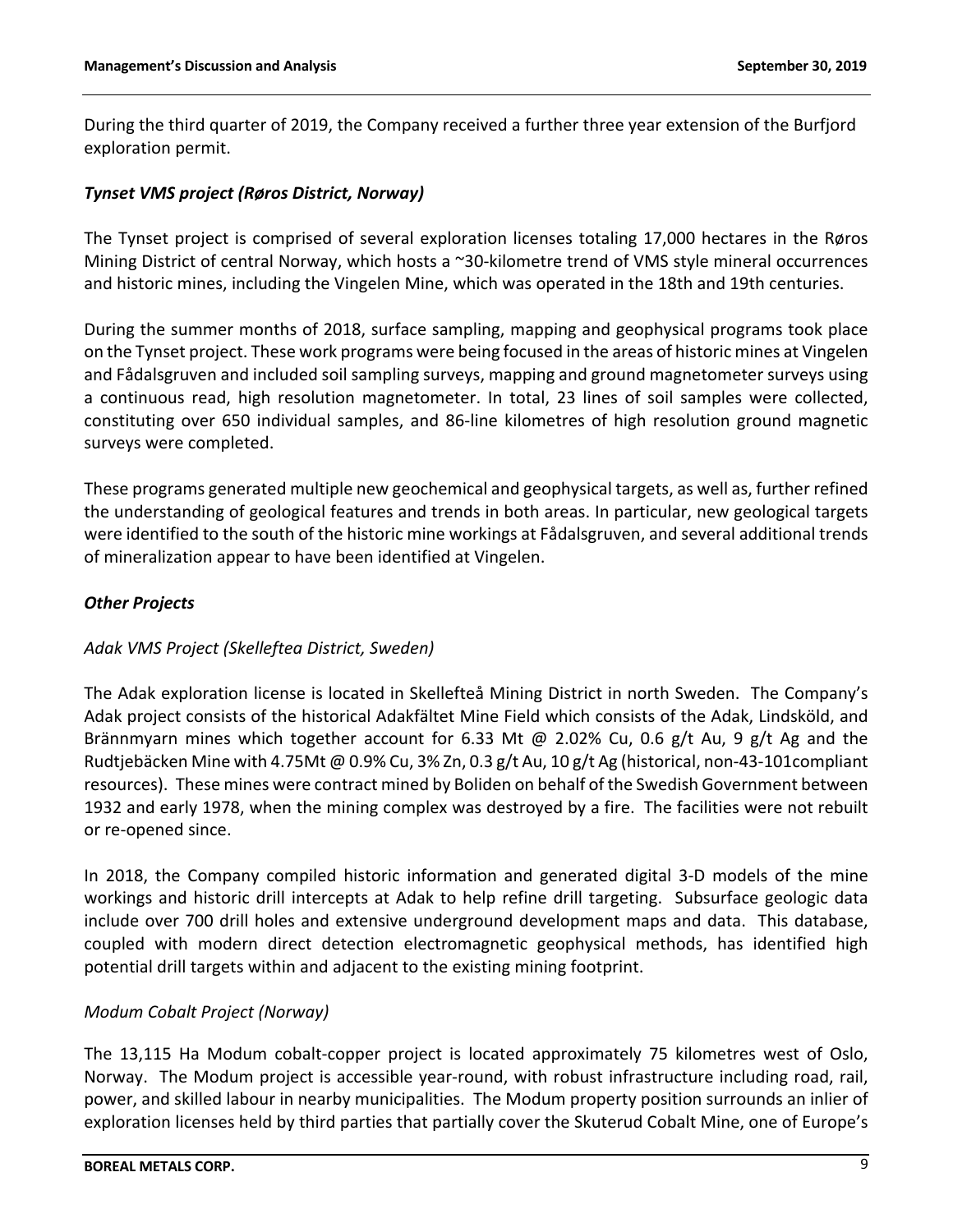most prolific historic cobalt producers. Historic mine workings, prospects and trends of cobalt and copper mineralization extend onto the Company's property. During 2018, the Company conducted surface exploration programs at Modum, including sampling of soil and till materials along the geologic trend of the historic mining areas.

# *Guldgruvan Cobalt Project (Los Cobalt Mine, Sweden)*

The 2,400 Ha Guldgruvan Cobalt Project is located near the town of Los, Sweden. The Project is accessible year-round, with robust infrastructure including paved roads, power, and skilled labour in nearby municipalities. The Guldgruvan Project contains numerous historical workings, test pits and shallow drill holes in addition to five major mining sites which were the focus of historical production. Those include the Los Cobalt Mine, one of the few historic mines in Sweden that produced cobalt as its primary commodity.

# *Njuggträskliden and Mjövattnet Nickel-Copper-Cobalt Projects (Skellefteå, Sweden)*

The Njuggträskliden and Mjövattnet nickel-copper-cobalt projects are located in the Skellefteå mining area in Northern Sweden. The 9,000-hectare Njuggträskliden and 6,400 hectare Mjövattnet licenses cover multiple drill defined zones of nickel-rich sulfide mineralization. The Projects were recognized during a nationwide reconnaissance exploration program for nickel conducted between 1968 and 1984 by the Swedish Geological Survey ("SGU") and other government entities. This led to the discovery of nickel mineralization at Mjövattnet in 1971, followed by the discovery of Njuggträskliden in 1974. More than 80 nickel occurrences were identified during the reconnaissance programs, including Njuggträskliden and Mjövattnet, with state funded drill programs defining multiple historic mineral resources.

# **Exploration Outlook**

The Company is pleased with the progress made on its exploration programs in Scandinavia, especially with the continued drill success from the Gumsberg project in Sweden, where exploration drill holes intersected significant base-metal and silver rich styles of mineralization. Likewise, an initial drill program was conducted at the Burfjord project in northern Norway and results confirm the presence of broad zones of copper mineralization enveloping high-grade copper veins.

The Gumsberg project continues to be the Company's flagship project. The Company discovered new high-grade zones of mineralization in the Loberget-Vallberget and Östrasilvberg areas on the Gumsberg project in the 2017-2018 drill programs and continued to have success in 2019. The drill defined zones of high-grade mineralization remain open in multiple directions. The Company intends to conduct further work in these target areas, including drilling to deeper levels and additional geophysical surveys.

# **Selected Annual Financial Information**

The Company's Consolidated Financial Statements for the years ended December 31, 2018, 2017, and 2016 have been prepared in accordance with International Financial Reporting Standards ("IFRS") as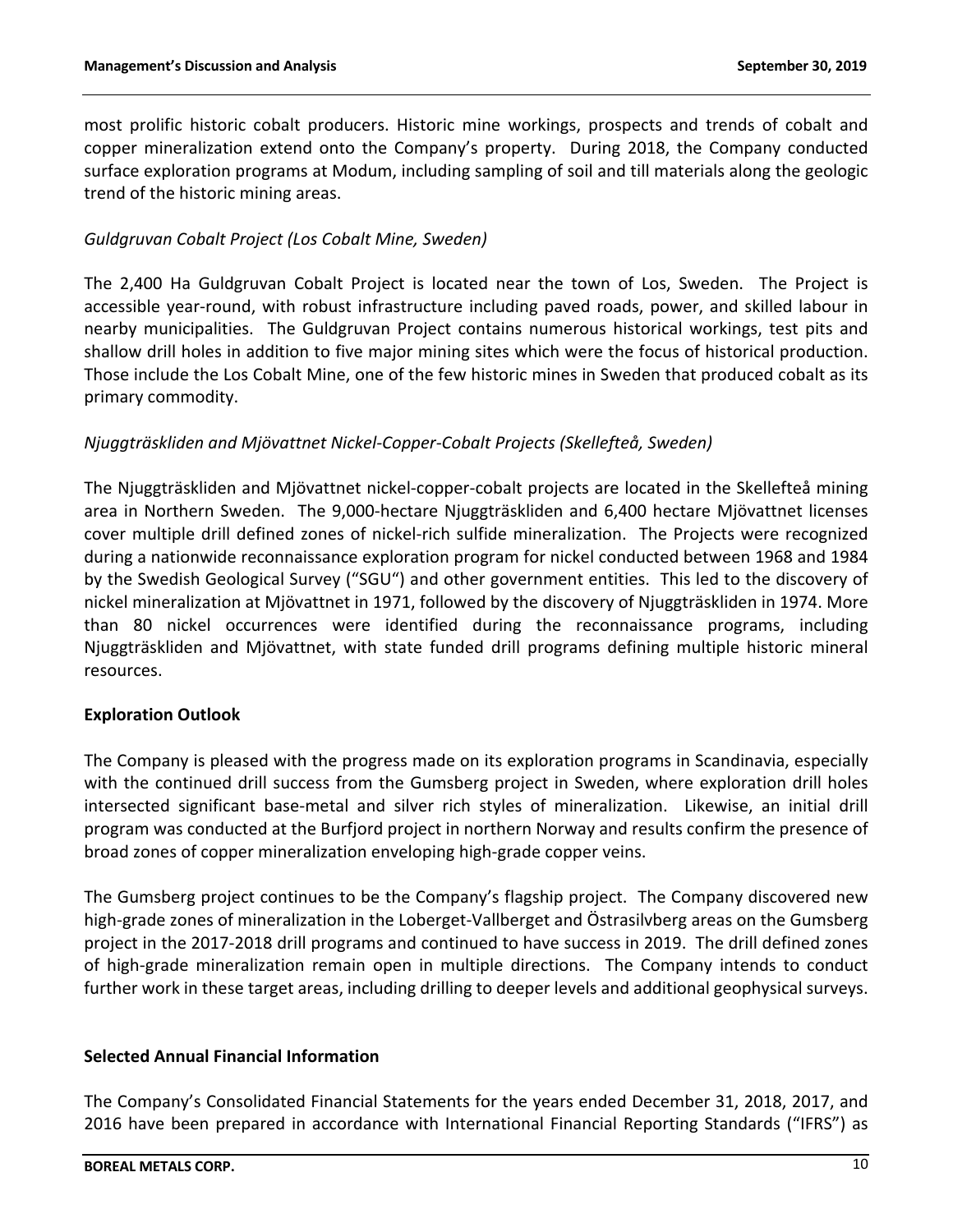issued by the International Accounting Standards Board ("IASB"). The following selected financial information is taken from the annual consolidated financial statements and should be read in conjunction with those statements.

During fiscal 2018, the Company changed its accounting policy with respect to exploration and evaluation expenditures to better represent total costs incurred on its exploration and evaluation assets. In prior years the Company's policy was to charge to operations exploration expenditures as incurred. The Company has elected to change this accounting policy to now capitalize by property all costs directly related to the exploration and evaluation of mineral properties classified as exploration and evaluation assets, effective with the presentation of these financial statements, on a retrospective basis.

|                                         | December 31, | December 31,    | December 31,    |
|-----------------------------------------|--------------|-----------------|-----------------|
|                                         | 2018         | 2017 (restated) | 2016 (restated) |
| Cash                                    | 241,820      | 3,397,728       | 196,987         |
| Total assets                            | 5,109,227    | 6,119,693       | 205,918         |
| <b>Total liabilities</b>                | 339,285      | 686,862         | 181,551         |
| Shareholders' equity                    | 4,769,942    | 5,432,831       | 24,367          |
| Net loss and comprehensive loss         | (1,925,458)  | (1,403,621)     | (171, 541)      |
| Basic and diluted loss per common share | (0.03)       | (0.05)          | (0.02)          |

### **Results of Operations**

*For the three month periods ended September 30, 2019 and 2018*

During the period ended September 30, 2019, the Company incurred a net loss of \$782,661, an increase of \$142,182 compared to \$640,479 net loss incurred in the same period of 2018. This increase is due to an impairment on the Adak VMS Project being greater than the decrease in the Company's operating expenses.

During the three month period ended September 30, 2019, the Company's major operating expenses were as follows:

Audit and accounting fees totaled \$33,839 (2018 - \$50,336) which decreased because due to cost cutting measures taken by management and more fees were incurred in 2018 with setting up two offices in Canada and Sweden.

Consulting fees of \$14,942 (2018 - \$21,798) decreased due to decreased activity in the Company.

Management fees totaled \$143,958 (2018 - \$120,500) increased due to the appointment of new officers of the Company in the prior quarter.

Marketing fees of \$39,448 (2018 - \$82,519) decreased due to cost cutting measures taken by management and decreased activity in the Company.

Legal fees of \$397 (2018 - \$49,976) decreased due to reduced activity in the Company.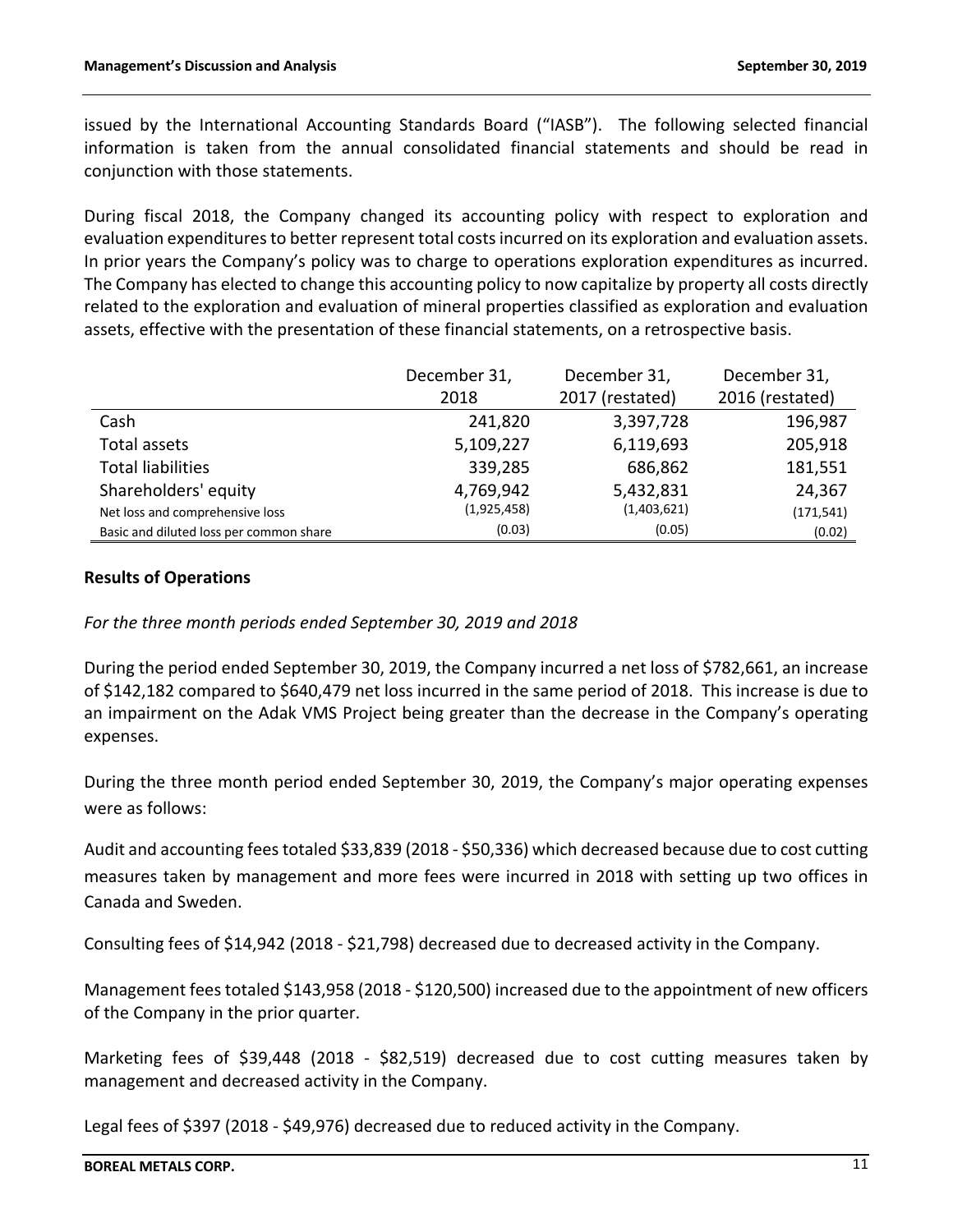Rent expense recovery of \$39 (2018 - expense of \$11,862) decreased due to the termination of office rental space in Canada and Sweden and Canada in the period to reduce costs.

Travel expenses of \$42,168 (2018 - \$55,808) decreased due to decreased activities.

Share-based payments of \$62,238 (2018 - \$198,861) decreased due to stock options issued during the prior year 2018.

Impairment on exploration and evaluation assets of \$422,080 (2018 - \$Nil) increased due to an impairment write-off on the Adak VMS Project in the current period.

The basic and diluted loss per common share in the three month period ended September 30, 2019 was \$0.01 (2018 - \$0.01).

*For the nine month periods ended September 30, 2019 and 2018*

During the nine month period ended September 30, 2019, the Company incurred a net loss of \$1,742,375, an increase of \$222,766 compared to \$1,519,609 net loss incurred in the same period of 2018. This increase in the Company expenses was due to an impairment on the Adak VMS Project being greater than the decrease in the Company's operating expenses.

During the period ended September 30, 2019, the Company's major operating expenses were as follows:

Audit and accounting fees totaled \$103,595 (2018 - \$158,135) which decreased due to cost cutting measures taken by management and because more fees were incurred in 2018 with setting up two offices in Canada and Sweden.

Consulting fees of \$59,803 (2018 - \$32,166) increased due to entering into new contracts with consultants to support the Company.

Foreign exchange of \$22,544 (2018 - \$37,990) decreased due to fluctuations in foreign currency.

Office expenses of \$62,134 (2018 - \$67,498) decreased due to decreased activities.

Management fees totaled \$377,858 (2018 - \$291,438) increased due to the appointment of new officers of the Company in the prior quarter.

Marketing fees of \$202,142 (2018 - \$464,747) decreased due to decreased marketing activities.

Legal fees of \$24,721 (2018 - \$52,784) decreased due to decrease corporate activities and exploration and evaluation assets being purchased during the prior year 2018.

Regulatory, filing and transfer agent fees of \$50,037 (2018 - recovery of \$3,080) increased due to increased regulatory and listing activities as a result of share issuances.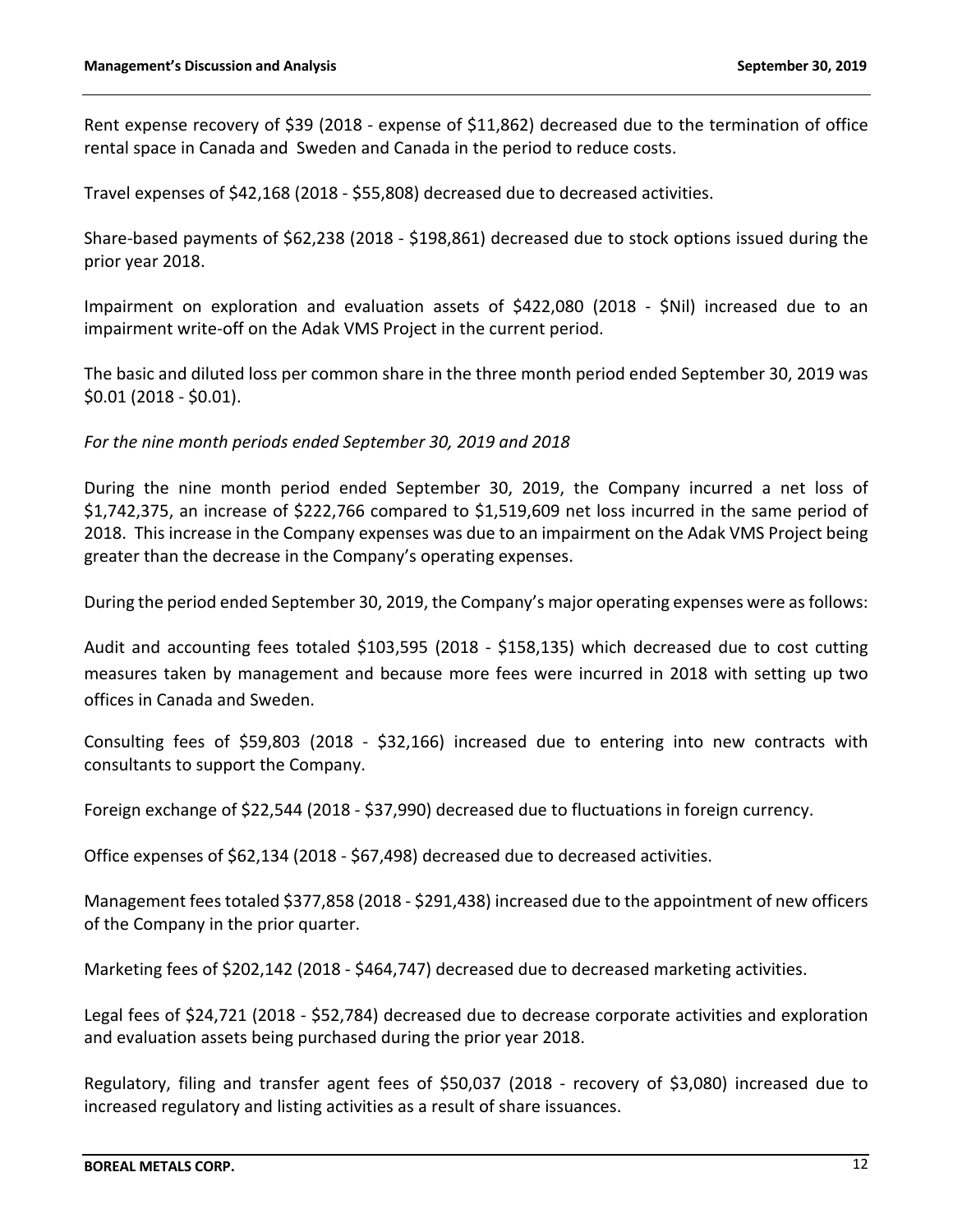Share-based payments of \$203,450 (2018 - \$198,861) increased due to stock options issued during the prior year 2018.

Impairment on exploration and evaluation assets of \$422,080 (2018 - \$Nil) increased due to an impairment write-off on the Adak VMS Project in the current year.

The basic and diluted loss per common share in the nine month period ended September 30, 2019 was \$0.02 (2018 - \$0.03).

*Cash flows for the period ended September 30, 2019 and 2018*

At September 30, 2019, the Company had \$26,145 cash, compared to \$241,820 cash at December 31, 2018.

In the period ended September 30, 2019, the Company issued shares by way of private placement for net proceeds of \$1,602,689.

In the period ended September 30, 2019, net cash used for operating activities totaled \$577,311 compared to \$1,534,121 of net cash used in operating activities in 2018. The cash used in operating activities consisted of the operating expenses of the Company.

### **Summary of Quarterly Results**

|                                              | September<br>30, 2019 | June 30,<br>2019 | March 31,<br>2019 | December<br>31, 2018 | September 30, June 30, 2018<br>2018 |            | March 31,<br>2018 | December<br>31, 2017 |
|----------------------------------------------|-----------------------|------------------|-------------------|----------------------|-------------------------------------|------------|-------------------|----------------------|
|                                              | \$                    | \$               | \$                | \$                   | \$                                  | \$         | \$                | Ŝ.                   |
| Cash                                         | 26,145                | 56,955           | 1,086,145         | 241,820              | 1,229,771                           | 1,750,659  | 1,665,678         | 3,397,728            |
| Total assets                                 | 5,515,269             | 5,956,321        | 6,530,797         | 5,109,227            | 5,392,249                           | 5,704,826  | 5,630,639         | 6,119,693            |
| <b>Total liabilities</b>                     | 681,563               | 402,192          | 535,152           | 339,285              | 289,411                             | 160,370    | 485,035           | 686,862              |
| Working capital                              | (600,258)             | (248, 155)       | 731,405           | 119,643              | 1,176,754                           | 1,884,835  | 1,647,296         | 3,120,007            |
| (deficiency)                                 |                       |                  |                   |                      |                                     |            |                   |                      |
| Loss and comprehensive loss attributable to: |                       |                  |                   |                      |                                     |            |                   |                      |
| Company's                                    | (782, 890)            | (512, 175)       | (446, 568)        | (406, 173)           | (639, 811)                          | (273,088)  | (605, 492)        | (745, 790)           |
| shareholders                                 |                       |                  |                   |                      |                                     |            |                   |                      |
| Non-controlling                              | 229                   | 53               | (1,024)           | 324                  | (668)                               | (550)      |                   |                      |
| interests on BEMC                            |                       |                  |                   |                      |                                     |            |                   |                      |
| Net comprehensive                            | (782, 661)            | (512, 122)       | (447, 592)        | (405, 849)           | (640, 479)                          | (273, 638) | (605, 492)        | (745, 790)           |
| loss                                         |                       |                  |                   |                      |                                     |            |                   |                      |
| Basic and diluted                            | (0.01)                | (0.01)           | (0.01)            | (0.01)               | (0.01)                              | (0.01)     | (0.01)            | (0.02)               |
| loss per share                               |                       |                  |                   |                      |                                     |            |                   |                      |

# **Liquidity and Capital Resources**

To date, the Company has not yet realized profitable operations. The Company will require additional financing to explore and develop its mineral properties and there can be no assurances that such financing will be available, or if available, will be on reasonable terms.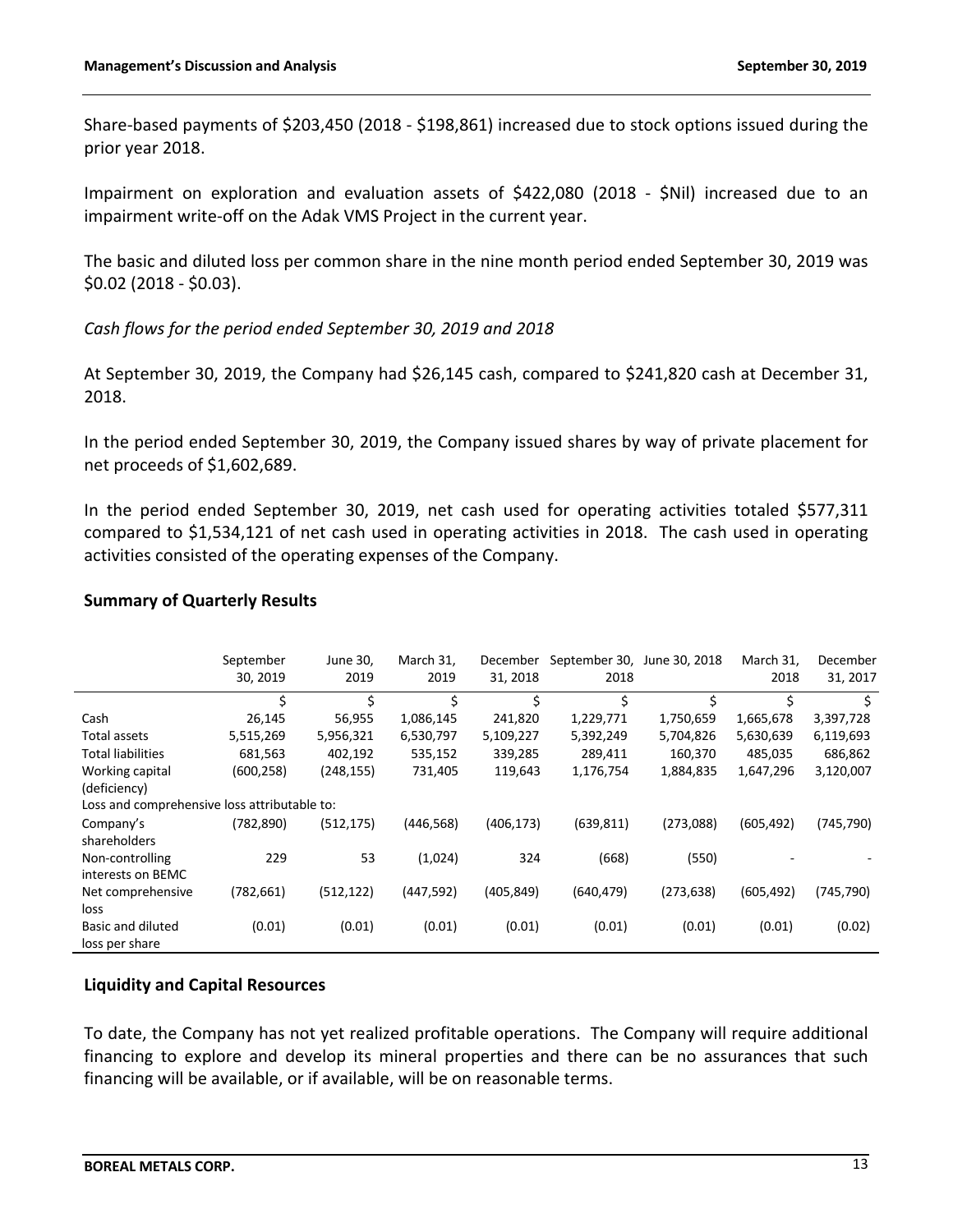These consolidated financial statements have been prepared assuming the Company will continue on a going-concern basis. The Company has incurred losses since inception and the ability of the Company to continue as a going-concern depends upon its ability to develop profitable operations and to continue to raise adequate financing. Management is actively targeting sources of additional financing through alliances with financial, exploration and mining entities, or other business and financial transactions which would assure continuation of the Company's operations and exploration programs. In order for the Company to meet its liabilities as they come due and to continue its operations, the Company is solely dependent upon its ability to generate such financing.

There can be no assurance that the Company will be able to obtain adequate financing in the future or that the terms of such financing will be favorable. If adequate financing is not available when required, the Company may be required to delay, scale back or eliminate programs and may be unable to continue in operation. The Company may seek such additional financing through debt or equity offerings, but there can be no assurance that such financing will be available on terms acceptable to the Company or at all. Any equity offering will result in dilution to the ownership interests of the Company's shareholders and may result in dilution to the value of such interests.

The Company's revenues, if any, are expected to be in large part derived from the mining and sale of minerals and metals or interests related thereto. The economics of developing and producing properties are affected by many factors including the cost of operations and the market price of the mineral resource. Depending on the market price of mineral resources, the Company may determine that it is impractical to continue commercial production.

# **Related Party Transactions**

Key management personnel include Patricio Varas as Executive Chairman, Chief Executive Officer and Director; Karl Antonius as President and Director; Alexandra Woodyer Sherron as Chief Financial Officer; and Eric Jensen, David Reid, Jon Sherron, Michael Nordfors, and Thomas Soderqvist (appointed January 1, 2019) as Directors of the Company and its subsidiaries.

**For the period ended September 30, 2019 2018** Short-term benefits paid or accrued: Accounting fees  $\uparrow$  41,189  $\uparrow$  45,263 Consulting fees 26,679 Management fees 362,858 290,500 Share-based payments 156,977 Rent 20,000 20,000 \$ 573,024 \$ 382,442

The Company entered into the following transactions with related parties during the period ended September 30, 2019: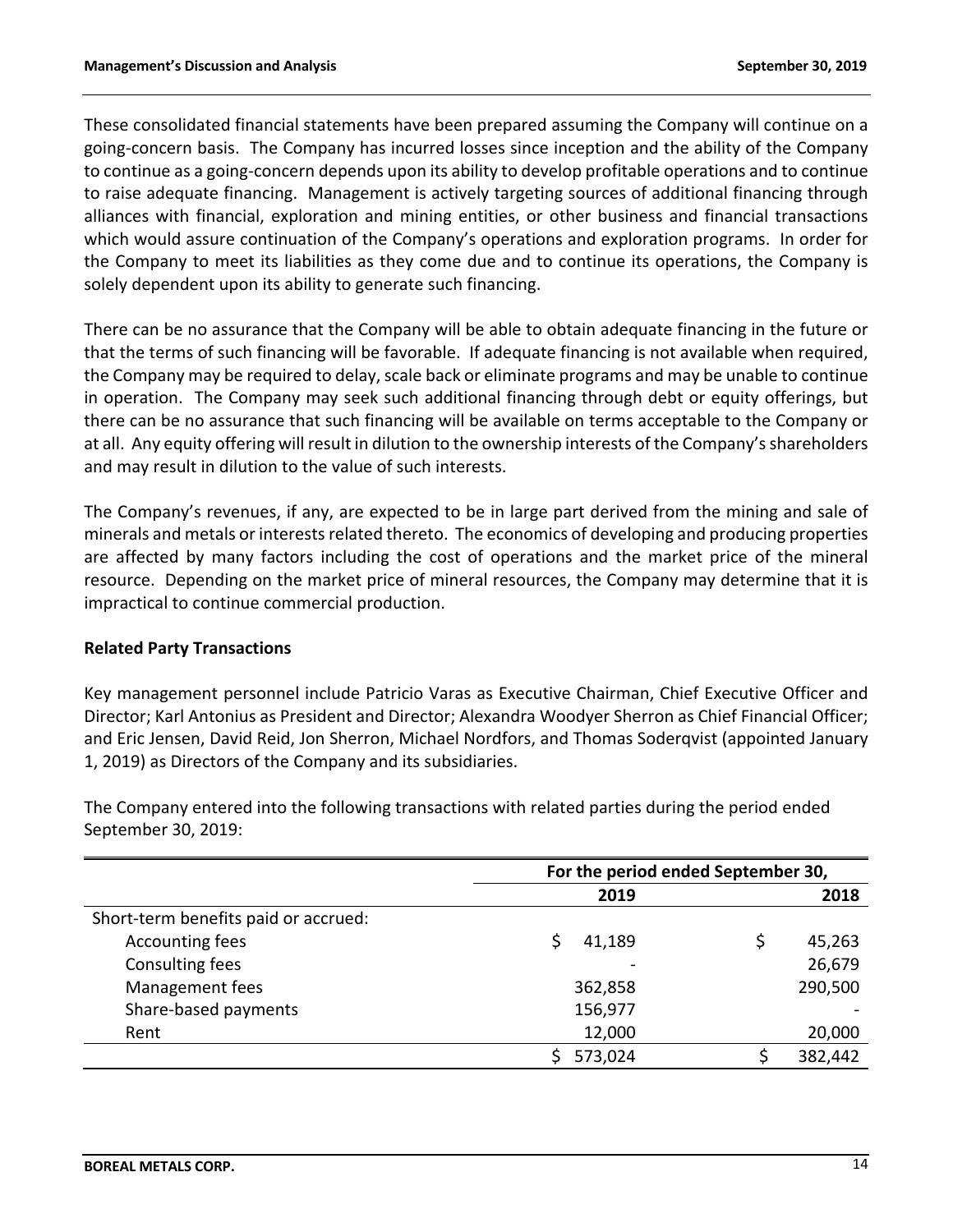As of September 30, 2019, included in accounts payable and due to related parties is \$213,242 (December 31, 2018 - \$50,280) due to directors and officers and \$Nil (December 31, 2018 - \$Nil) prepaid to an officer of the Company.

All related party transactions are in the normal course of operations and have been measured at the agreed to amounts, which is the amount of consideration established and agreed to by the related parties.

### **Financial Instruments and Other Instruments**

### **Financial instruments**

Financial assets and liabilities are classified in the fair value hierarchy according to the lowest level of input that is significant to the fair value measurement. Assessment of the significance of a particular input to the fair value measurement requires judgement and may affect placement within the fair value hierarchy levels. The hierarchy is as follows:

- Level 1: quoted prices (unadjusted) in active markets for identical assets or liabilities.
- Level 2: inputs other than quoted prices included in Level 1 that are observable for the asset or liability, either directly (i.e., as prices) or indirectly (i.e., derived from prices).
- Level 3: inputs for the asset or liability that are not based on observable market data (unobservable inputs).

The fair value of receivables, reclamation bond and accounts payable and accrued liabilities approximate their carrying amounts due to the short-term nature of the financial instruments. Cash is classified as financial assets measured at fair value through profit or loss and is measured at fair value using level 1 inputs of the fair value hierarchy. Reclamation bond and receivables are measured at amortized cost. Accounts payable and accrued liabilities are classified as other financial liabilities are measured at amortized cost.

# *Risk management*

The Company is exposed to a variety of financial instrument related risks to varying degrees:

#### Credit risk

Credit risk is the risk that the counterparty to a financial instrument will cause a financial loss for the Company by failing to discharge its obligations. The Company's credit risk is primarily attributable to its liquid financial assets including cash. The Company limits its exposure to credit risk on liquid financial assets through maintaining its cash with high-credit quality financial institutions.

#### Liquidity risk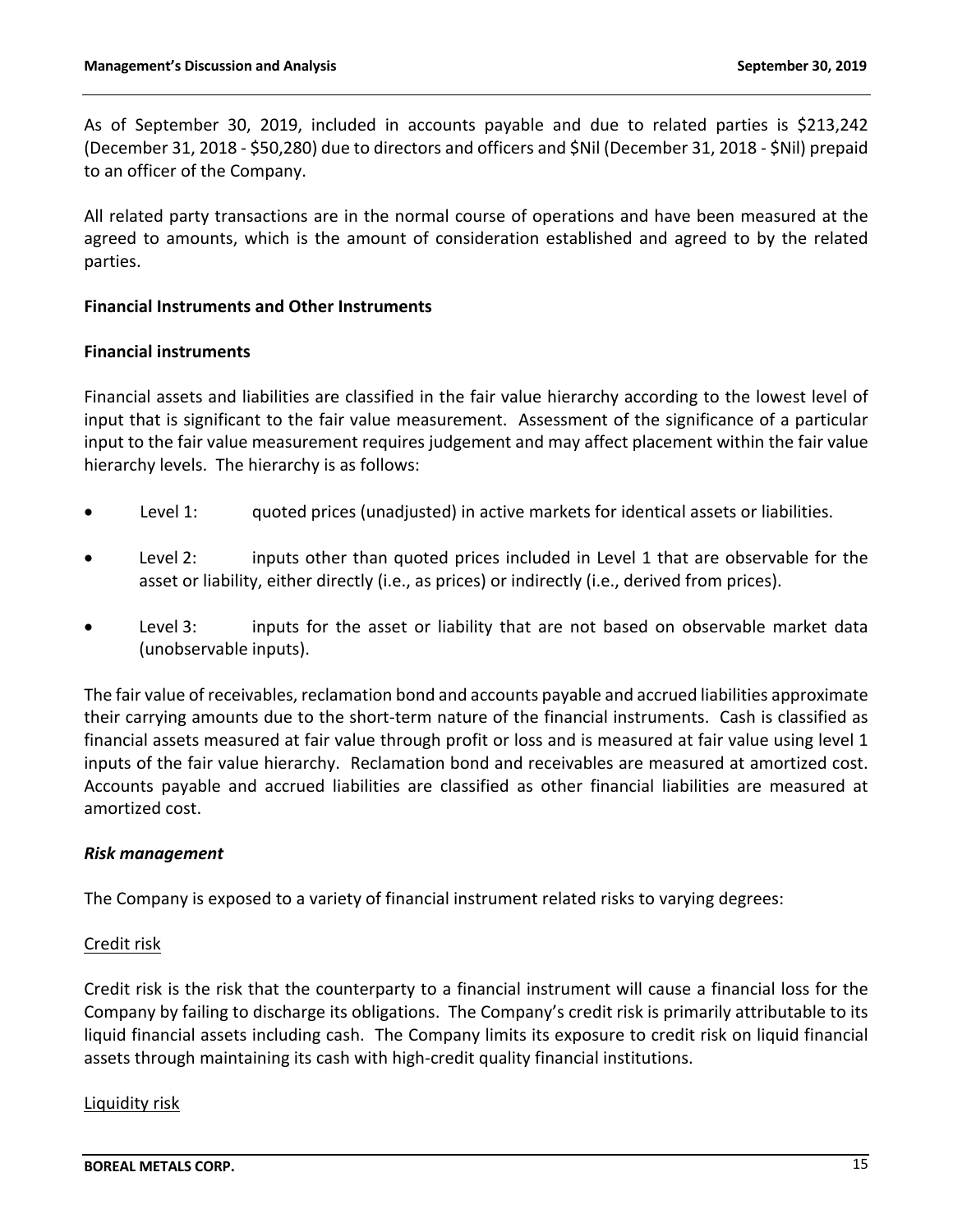Liquidity risk is the risk that the Company will not be able to meet its obligations associated with its financial liabilities. The Company's approach to managing liquidity risk is to ensure that it will have sufficient liquidity to meet liabilities when due. The Company is currently investigating financing opportunities so that it has sufficient liquidity to meet liabilities when due.

There can be no assurance the Company will be able to obtain required financing in the future on acceptable terms. The Company anticipates it will need additional capital in the future to finance ongoing exploration of its properties, such capital to be derived from the completion of other equity financings. The Company has limited financial resources, has no source of operating income and has no assurance that additional funding will be available to it for future exploration and development of its project. The ability of the Company to arrange additional financing in the future will depend, in part, on the prevailing capital market conditions and exploration success. In recent years, the securities markets have experienced wide fluctuations in price which have not necessarily been related to the operating performance, underlying asset values or prospects of such companies. There can be no assurance that continual fluctuations in price will not occur. Any quoted market for the common shares may be subject to market trends generally, notwithstanding any potential success of the Company in creating revenue, cash flows or earnings.

### Market risk

Market risk is the risk of loss that may arise from changes in market factors such as interest rates, foreign exchange rates, and commodity and equity prices.

#### Currency risk

The Company is exposed to financial risk related to fluctuations in foreign exchange rates. Foreign currency risk is limited to the portion of the Company's business transactions denominated in currencies other than the Canadian Dollar.

#### Interest rate risk

The Company's exposure to interest rate risk arises from the interest rate impact on cash. The Company's policy is to invest cash at floating rates of interest, in order to maintain liquidity, while achieving a satisfactory return for shareholders. There is minimal risk that the Company would recognize any loss as a result of a decrease in the interest rate.

#### Price risk

The Company is exposed to price risk with respect to commodity prices. The Company closely monitors commodity prices to determine the appropriate course of action to be taken by the Company.

#### **Segmented Information**

The Company is engaged in one business activity, being the acquisition and exploration of mineral properties. Geographic information is disclosed in Exploration and Evaluation Assets section. All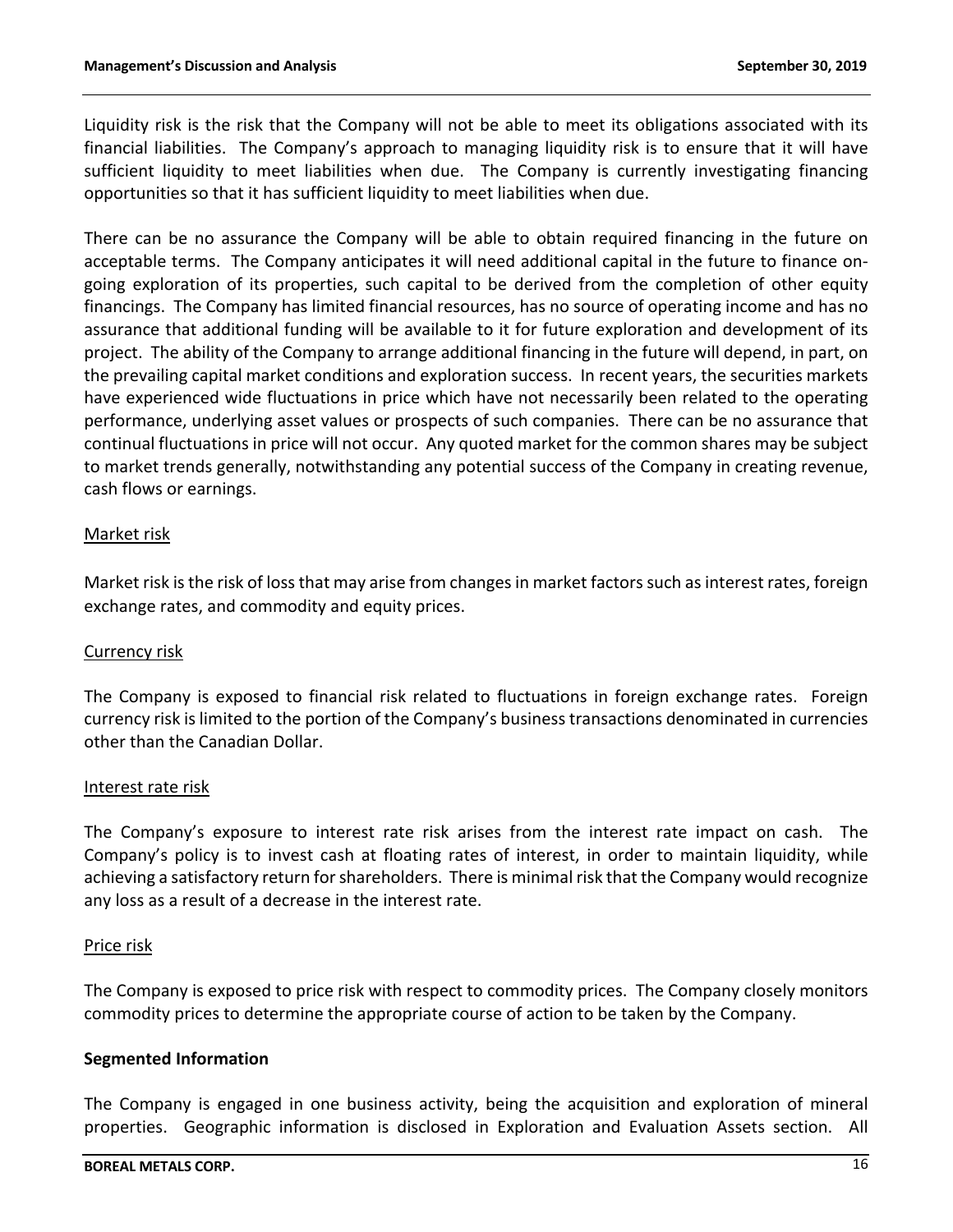equipment is held solely in the Scandinavia segment, except for computer equipment which is held in Canada.

### **Subsequent Events**

On October 31, 2019, the license for Adak VMS Project expired.

On November 5, 2019, BEMC returned the Battery Metal Projects to EMX. All of the issued and outstanding shares of BBMSAB were sold to EMX for proceeds of \$1. The royalty agreements related to the Battery Metals Projects have been terminated.

On November 21, 2019, 12,899,000 warrants with exercise prices between \$0.40 and \$0.50 expired.

On November 26, 2019, the Company obtained a loan of \$800,000 from EMX, bearing interest of 0.65% compounded monthly, secured by the Gumsberg Project and shares of one of the Swedish Companies and is repayable by November 25, 2020.

### **Off-Balance Sheet Arrangements**

The Company does not have any off-balance sheet arrangements as at September 30, 2019 and December 31, 2018.

### **Significant Accounting Policies**

These unaudited condensed consolidated financial statements, including comparatives, were prepared in accordance with the accounting policies described in the Company's annual financial statements for the year ended December 31, 2018.

#### **Critical Accounting Estimates**

The preparation of the unaudited condensed interim consolidated financial statements requires management to make judgments and estimates and form assumptions that affect the reported amounts of assets and liabilities at the date of the financial statements and reported amounts of expenses during the reporting period. On an ongoing basis, management evaluates its judgments and estimates in relation to assets, liabilities and expenses. Management uses historical experience and various other factors it believes to be reasonable under the given circumstances as the basis for its judgments and estimates. Actual outcomes may differ from these estimates.

#### Valuation of share-based compensation

The Company uses the Black-Scholes Option Pricing Model for valuation of share-based compensation. Option pricing models require the input of subjective assumptions including expected price volatility, interest rate, and forfeiture rate. Changes in the input assumptions can materially affect the fair value estimate and the Company's earnings and equity reserves.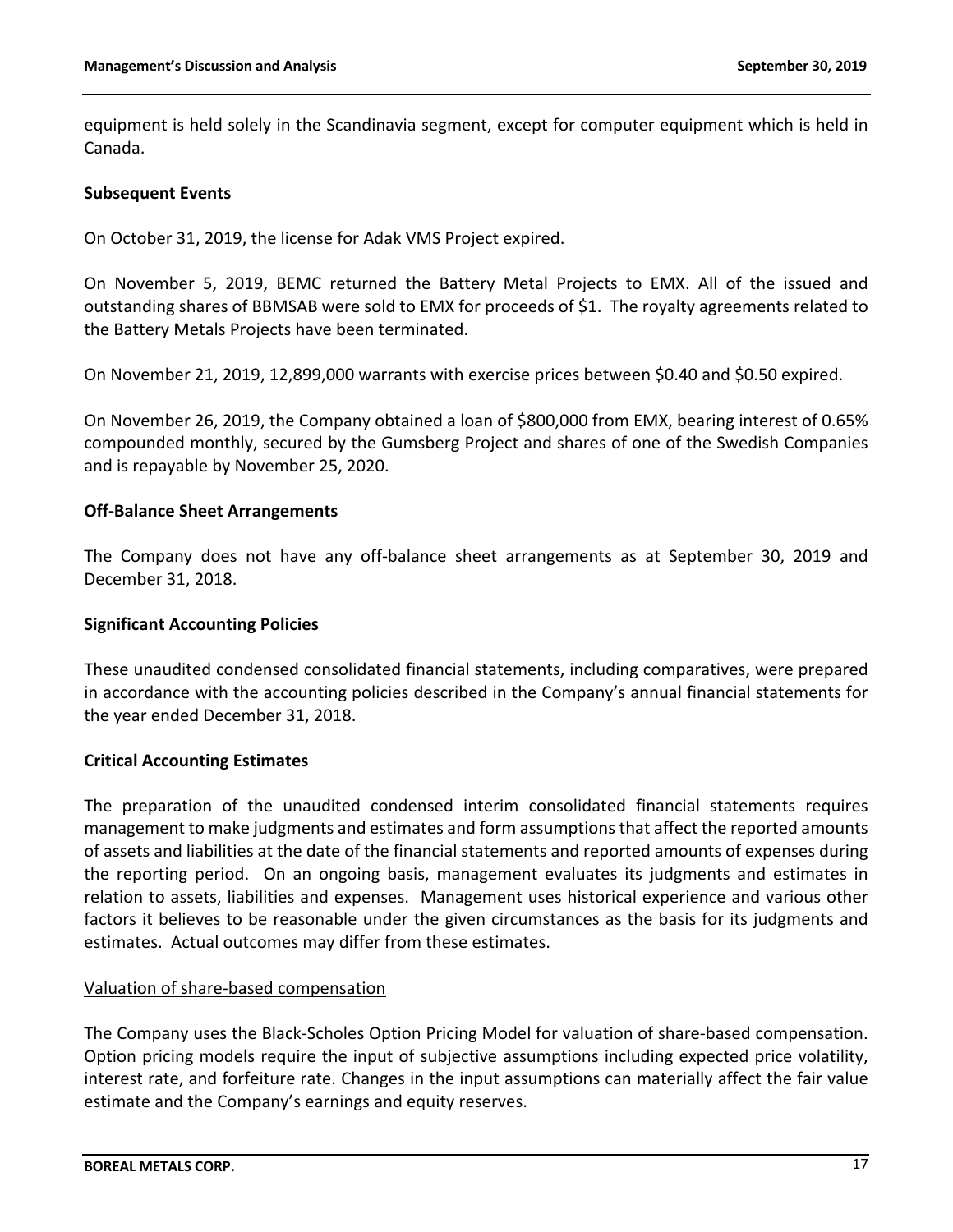### Income taxes

In assessing the probability of realizing income tax assets, management makes estimates related to expectations of future taxable income, applicable tax opportunities, expected timing of reversals of existing temporary differences and the likelihood that tax positions taken will be sustained upon examination by applicable tax authorities. In making its assessments, management gives additional weight to positive and negative evidence that can be objectively verified.

# Site decommissioning obligations

The Company recognizes a provision for future abandonment activities in the financial statements equal to the net present value of the estimated future expenditures required to settle the estimated future obligation at the statement of financial position date. The measurement of the decommissioning obligation involves the use of estimates and assumptions including the discount rate, the expected timing of future expenditures and the amount of future abandonment costs. The estimates were made by management and external consultants considering current costs, technology and enacted legislation. As a result, there could be significant adjustments to the provisions established which would affect future financial results.

# Economic recoverability and probability of future economic benefits of exploration and evaluation assets

Management has determined that mineral property costs incurred which were capitalized have future economic benefits and are economically recoverable. Management uses several criteria in its assessments of economic recoverability and probability of future economic benefits including geological and metallurgic information, history of conversion of mineral deposits to proven and probable reserves, scoping and feasibility studies, accessible facilities, existing permits and life of mine plans.

Critical judgments exercised in applying accounting policies that have the most significant effect on the amounts recognized in the financial statements are as follows:

# Functional and reporting currency

The functional currency is the currency of the primary economic environment in which the entity operates. The functional currency for the Company and its subsidiaries is the Canadian dollar. The functional currency determinations were conducted through an analysis of the consideration factors identified in IAS 21, the Effects of Changes in Foreign Exchange Rates.

# Acquisition method accounting

In the acquisition of Swedish Companies, significant judgement was required to determine if that transaction represented a business combination or an asset purchase. More specifically, management concluded that Swedish Companies did not represent a business, as the assets acquired were not an integrated set of activities with inputs, processes and outputs.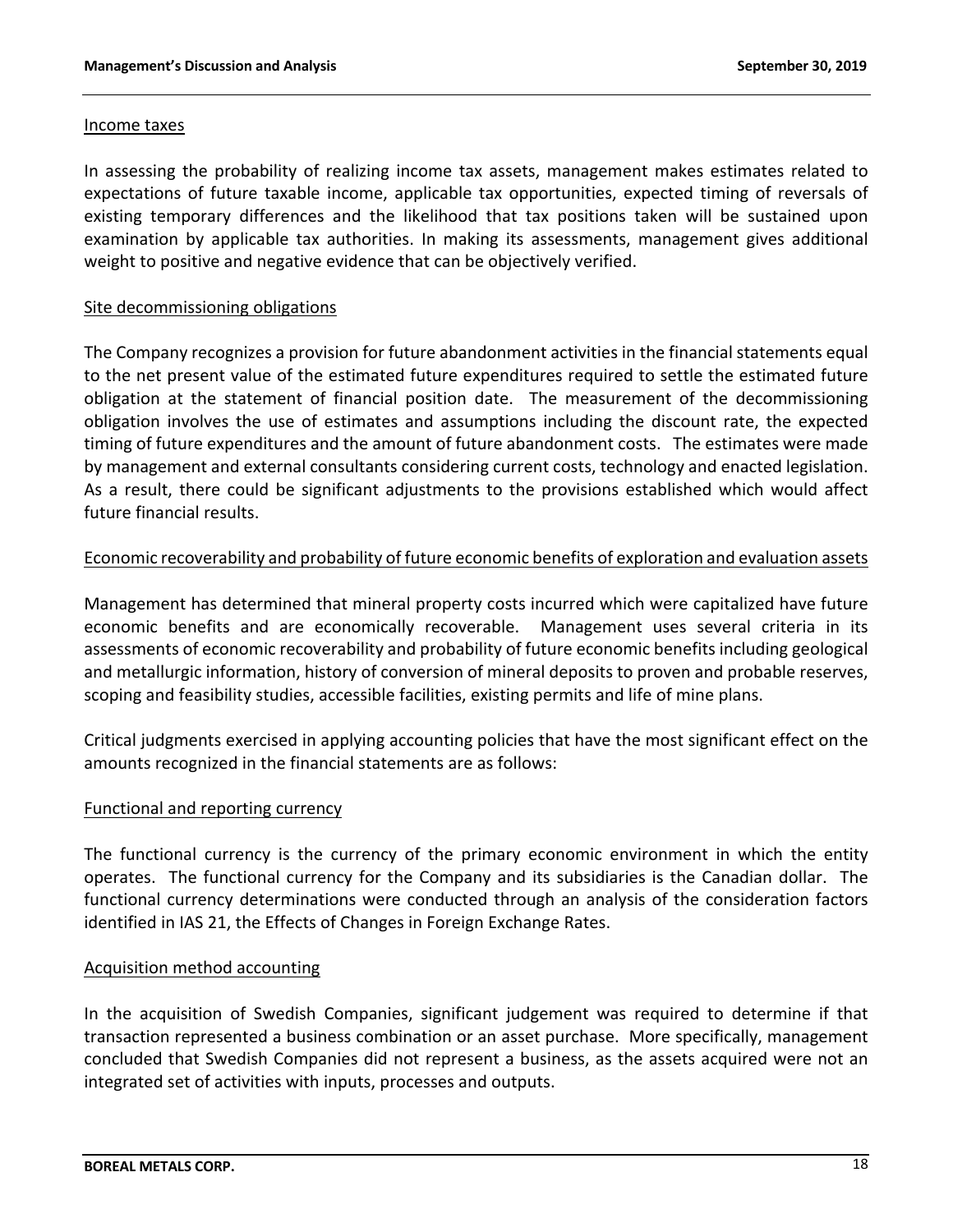### **New Standards Adopted**

The Company has adopted the following revised or new IFRS that have been issued effective during the period ended September 30, 2019:

• IFRS 16, Leases is a new standard that sets out the principles for recognition, measurement, presentation and disclosure of leases including guidance for both parties to a contract, the lessee and the lessor. The new standard eliminates the classification of leases as either operating or finance leases as is required by IAS 17 and instead introduces a single lessee accounting model. This standard is effective for the years beginning on or after January 1, 2019.

The adoption of the above standards did not have a material impact on the Company's condensed interim consolidated financial statements.

### **Outstanding Share Data**

As at September 30, 2019 and as of the date of this MD&A, the Company had 76,031,629 and 76,031,629 common shares outstanding, respectively.

### **Stock Options**

The Company has adopted a stock option plan whereby, the Company may grant stock options up to a maximum 10% of the issued common shares of the Company at any time.

As at September 30, 2019 and as of the date of this MD&A, the Company had 4,925,000 and 4,925,000 stock options issued and outstanding, respectively.

A summary of stock option transactions during the period ended September 30, 2019 and December 31, 2018 are as follows:

|                                                     | Number of<br>Weighted average<br>options<br>exercise price<br>outstanding |                                  |           |  |  |  |  |
|-----------------------------------------------------|---------------------------------------------------------------------------|----------------------------------|-----------|--|--|--|--|
| Balance, December 31, 2017<br>Stock options granted |                                                                           | $\overline{\phantom{a}}$<br>0.20 | 4,925,000 |  |  |  |  |
| Balance, December 31, 2018                          |                                                                           | 0.20                             | 4,925,000 |  |  |  |  |
| Stock options granted                               |                                                                           | $\overline{\phantom{a}}$         |           |  |  |  |  |
| Balance, September 30, 2019                         |                                                                           | 0.20                             | 4,925,000 |  |  |  |  |

The following table summarizes information regarding stock options outstanding and exercisable as at September 30, 2019:

|                        | Number of<br>options | Weighted                  | Weighted<br>average life | Number of<br>options | Weighted                  | Weighted<br>average life |
|------------------------|----------------------|---------------------------|--------------------------|----------------------|---------------------------|--------------------------|
| <b>Expiry Date</b>     | outstanding          | average<br>exercise price | (vears)                  | exercisable          | average<br>exercise price | (years)                  |
| September 14, 2028     | 4.925.000            | 0.20                      | 8.96                     | 3.283.340            | 0.20                      | 8.96                     |
| Balance, September 30, |                      |                           |                          |                      |                           |                          |
| 2019                   | 4,925,000            | 0.20                      | 8.96                     | 3,283,340            | 0.20                      | 8.96                     |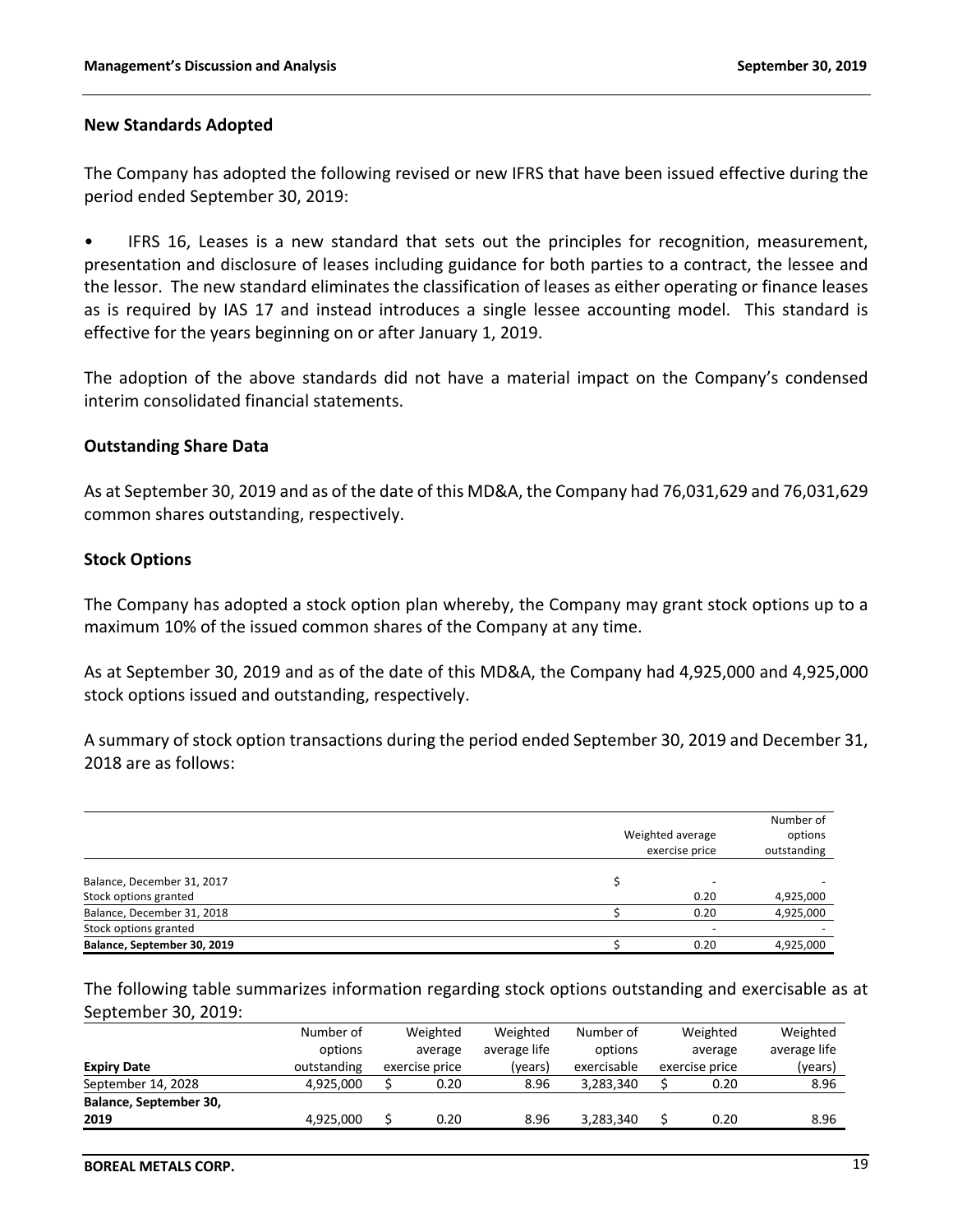# **Warrants**

As at September 30, 2019 and as of the date of this MD&A, the Company had 30,081,733 and 17,181,734 warrants issued and outstanding, respectively.

A summary of share purchase warrant transactions during the period ended September 30, 2019 are as follows:

|                                          | Exercise | <b>WARC</b> life         | December 31,             |            |           | Expired/    |                    |
|------------------------------------------|----------|--------------------------|--------------------------|------------|-----------|-------------|--------------------|
| Expiry date                              | price    | (years)                  | 2018                     | Granted    | Exercised | Cancelled   | September 30, 2019 |
| May 21, 2019                             | \$0.30   | $\overline{\phantom{a}}$ | 1,065,000                |            | ۰.        | (1,065,000) |                    |
| August 14, 2019                          | \$0.40   | $\overline{\phantom{a}}$ | 2,400,250                |            | ۰.        | (2,400,250) |                    |
| November 21, 2019                        | \$0.50   | 0.14                     | 12,399,999               | ٠          | -         |             | 12,399,999         |
| November 21, 2019                        | \$0.40   | 0.14                     | 500,000                  |            |           |             | 500,000            |
| February 20, 2021                        | \$0.15   | 1.39                     | $\overline{\phantom{a}}$ | 17,181,734 |           |             | 17,181,734         |
| <b>Total Outstanding and Exercisable</b> |          |                          | 16,365,249               | 17,181,734 |           | (3,465,250) | 30,081,733         |
| Weighted average price                   |          |                          | \$<br>0.47               | 0.15       | ۰         | 0.37        | 0.30               |

# **Escrow Units**

In accordance with the escrow agreement dated November 21, 2017, 12,102,236 shares and 3,538,618 warrants were placed in escrow, of which 10% of the escrowed common shares and warrants were released on November 21, 2017. During the period ended September 30, 2019, 15% of the escrowed common shares and warrants were released (year ended December 31, 2018 - 30%). As at September 30, 2019, there were 5,446,006 common shares (December 31, 2018 - 7,261,342) and 1,592,378 warrants (December 31, 2018 - 2,123,171) of the Company held in escrow.

# **Management's Responsibility for Financial Statements**

Information provided in this report, including the financial statements, is the responsibility of management. In the preparation of these statements, estimates are sometimes necessary to make a determination of future value for certain assets or liabilities. Management believes such estimates have been based on careful judgments and have been properly reflected in the accompanying financial statements. Management maintains a system of internal controls to provide reasonable assurances that the Company's assets are safeguarded and to facilitate the preparation of relevant and timely information.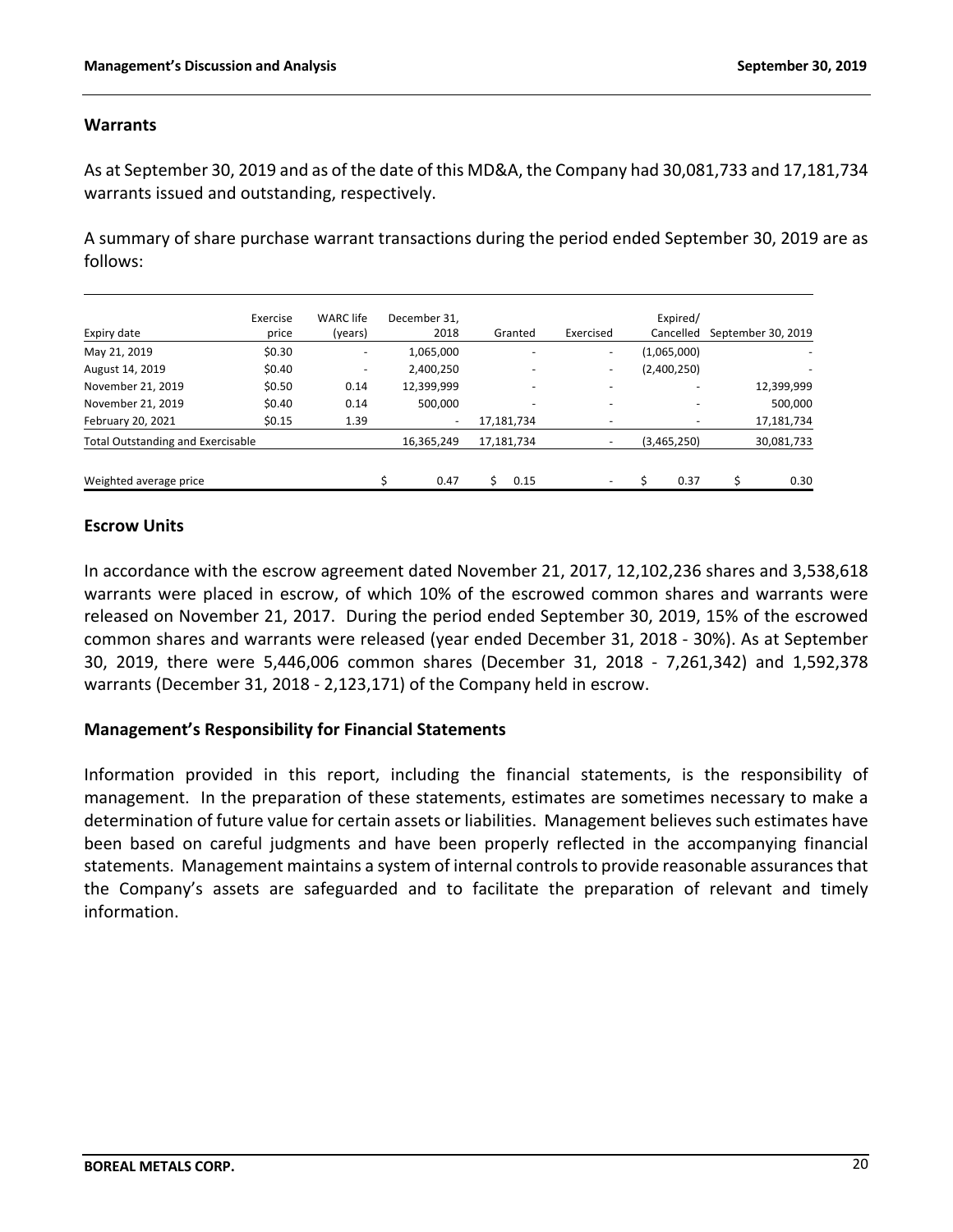### **Risk Factors**

### *Our exploration programs may not result in a commercial mining operation.*

Mineral exploration involves significant risk because few properties that are explored contain bodies of ore that would be commercially economic to develop into producing mines. Our mineral properties are without a known body of commercial ore and our proposed programs are an exploratory search for ore. We do not know whether our current exploration programs will result in any commercial mining operation. If the exploration programs do not result in the discovery of commercial ore, we will be required to acquire additional properties and write-off all of our investments in our existing properties.

# *We may not have sufficient funds to complete further exploration programs.*

We have limited financial resources, do not generate operating revenue and must finance our exploration activity by other means. We do not know whether additional funding will be available for further exploration of our projects or to fulfill our anticipated obligations under our existing property agreements. If we fail to obtain additional financing, we will have to delay or cancel further exploration of our properties, and we could lose all of our interest in our properties.

# *Factors beyond our control may determine whether any mineral deposits we discover are sufficiently economic to be developed into a mine.*

The determination of whether our mineral deposits are economic is affected by numerous factors beyond our control. These factors include market fluctuations for precious metals; metallurgical recoveries associated with the mineralization; the proximity and capacity of natural resource markets and processing equipment; costs of access and surface rights; and government regulations governing prices, taxes, royalties, land tenure, land use, importing and exporting of minerals and environmental protection.

# *Mineral exploration is highly speculative and risky; any material changes to the estimated reserves might adversely affect the profitability of the property.*

In making determinations about whether to proceed to the next stage of development, we must rely upon estimated calculations as to the mineral reserves and grades of mineralization on our properties. Until ore is actually mined and processed, mineral reserves and grades of mineralization must be considered as estimates only. Any material changes in mineral reserve estimates and grades of mineralization will affect the economic viability of the placing of a property into production and a property's return on capital.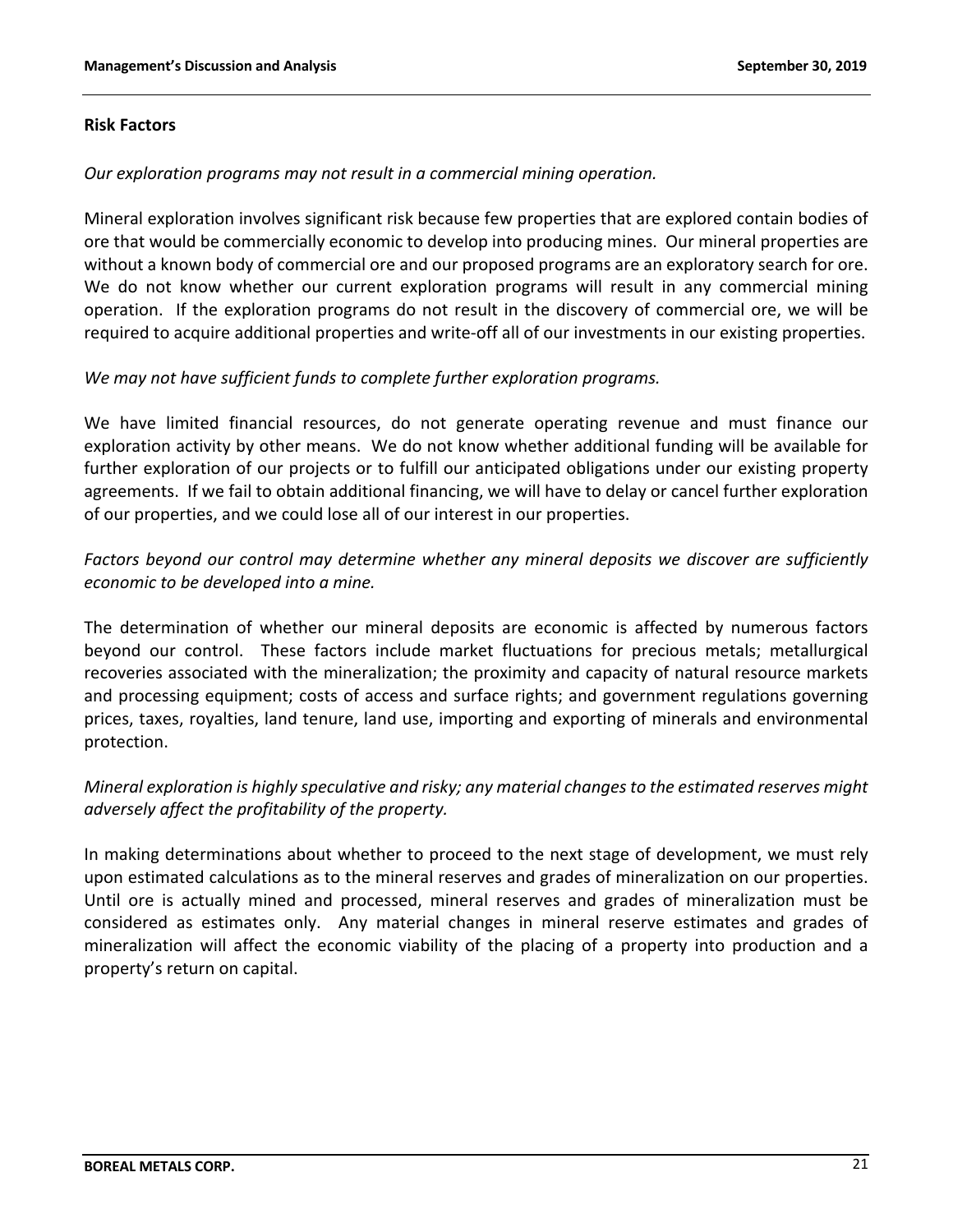*Mineral exploration is hazardous. We could incur liability or damages as we conduct our business due to the dangers inherent in mineral exploration.*

Mining operations often encounter unpredictable risks and hazards that add expense or cause delay. These include unusual or unexpected geological formations, changes in metallurgical processing requirements; power outages, labor disruptions, flooding, explosions, rock bursts, cave-ins, landslides and inability to obtain suitable or adequate machinery, equipment or labor. We may become subject to liabilities in connection with pollution, cave-ins or hazards against which we cannot insure against or which we may elect not to insure. The payment of these liabilities could require the use of financial resources that would otherwise be spent on mining operations.

*In the future we may be required to comply with government regulations affecting mineral exploration and exploitation, which could adversely affect our business, the results of our operations and our financial condition.*

Mining operations and exploration activities are subject to national and local laws and regulations governing prospecting, development, mining and production, exports and taxes, labor standards, occupational health and mine safety, waste disposal, toxic substances, land use and environmental protection. In order to comply, we may be required to make capital and operating expenditures or to close an operation until a particular problem is remedied. In addition, if our activities violate any such laws and regulations, we may be required to compensate those suffering loss or damage, and may be fined if convicted of an offence under such legislation.

# *Land reclamation requirements for the exploration properties may be burdensome.*

Although variable depending on location and the governing authority, land reclamation requirements are generally imposed on mineral exploration companies (as well as companies with mining operations) in order to minimize long term effects of land disturbance. Reclamation may include requirements to control dispersion of potentially deleterious effluents and reasonably re-establish pre-disturbance land forms and vegetation. In order to carry out reclamation obligations imposed on us in connection with our mineral exploration, we must allocate financial resources that might otherwise be spent on further exploration programs.

# *We face industry competition in the acquisition of exploration properties and the recruitment and retention of qualified personnel.*

We compete with other exploration companies, many of which have greater financial resources than us or are further along in their development, for the acquisition of mineral claims, leases and other mineral interests as well as for the recruitment and retention of qualified employees and other personnel. If we require and are unsuccessful in acquiring additional mineral properties or personnel, we will not be able to grow at the rate we desire or at all.